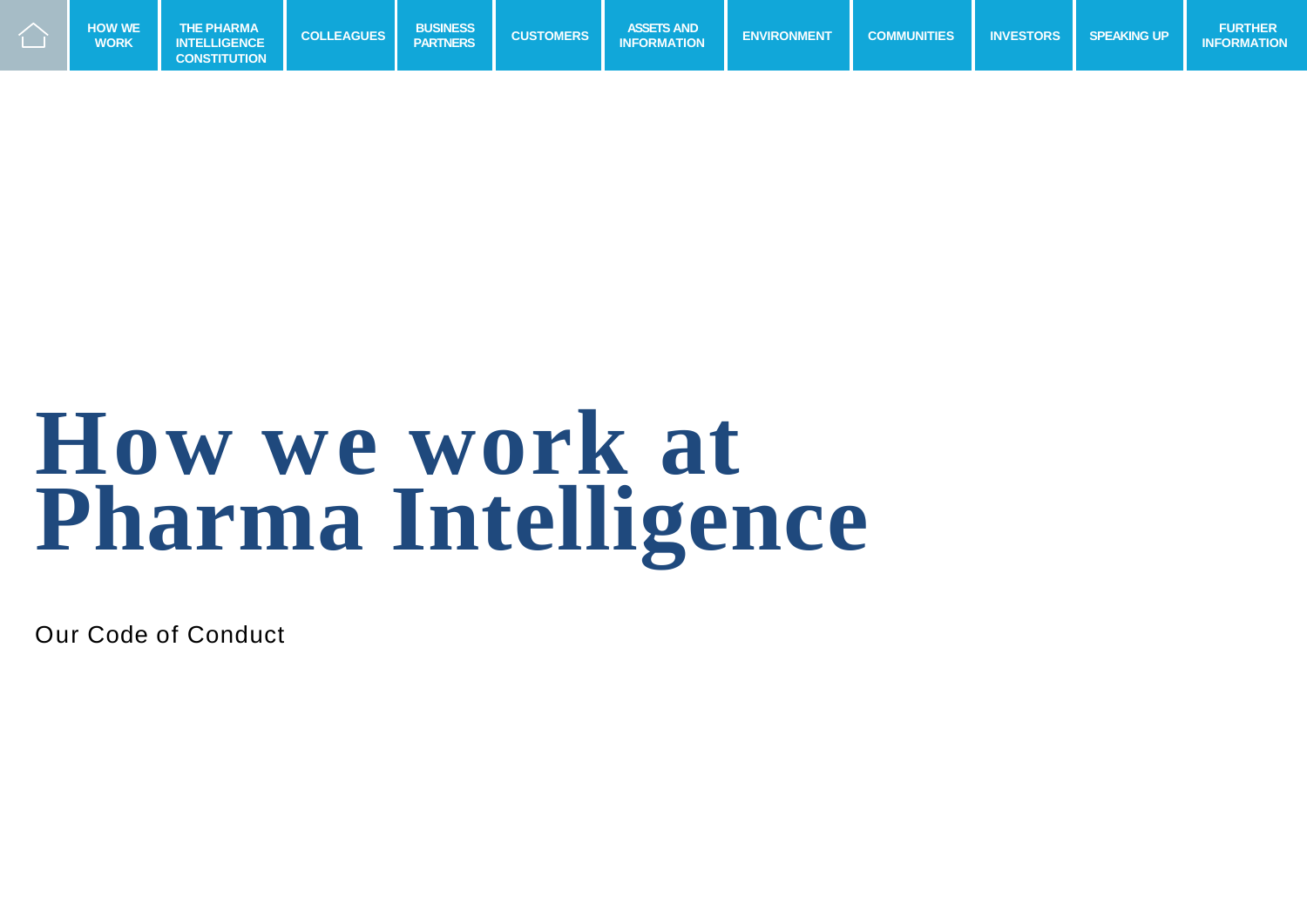

# **Contents**

| Introduction to how we work at Pharma<br>Intelligence | 3      |
|-------------------------------------------------------|--------|
| <b>Connecting with our Purpose</b>                    | 4      |
| <b>Using this Code of Conduct</b>                     | 5<br>6 |
| Our connection with colleagues                        | 7      |
| Respect and support                                   | 7      |
| Equality of opportunity                               | 8      |
| Health, safety and security                           | 9      |
| Work and wellbeing                                    | 10     |
| Conflicts of interest                                 |        |
| Our connections with business partners                | 11     |
| Anti-bribery & corruption                             | 12     |
|                                                       | 12     |
| Gifts & entertainment                                 | 13     |
| Anti-competitive behaviour                            | 14     |
| International trade sanctions                         | 14     |
| Fair & ethical business practices                     | 15     |
| Modern slavery & child labour                         | 15     |
| Human rights                                          |        |

| Our connections with customers                    | 16 |
|---------------------------------------------------|----|
| Marketing and advertising                         | 17 |
| Our content                                       | 18 |
| Equality of access to knowledge                   | 18 |
| Our connections with Pharma Intelligence's assets |    |
| and information                                   | 19 |
| Protecting Pharma Intelligence's assets           | 20 |
| Decision making                                   | 20 |
| Managing our information and information systems  | 21 |
| Privacy and personal data                         | 21 |
| Securing our information                          | 22 |
| Our connections with the environment              | 23 |
| The environment                                   | 24 |

| Our connections with communities         | 25 |
|------------------------------------------|----|
| Charitable contributions & volunteering  | 26 |
| Political contributions                  | 27 |
| Paying tax responsibly                   | 27 |
| Our connections with investors           | 28 |
| Insider dealing                          | 29 |
| Accurate records and financial integrity | 29 |
| Speaking up                              | 30 |
| Speaking up                              | 30 |
| Zero retaliation                         | 30 |
| <b>Further information</b>               | 31 |
| Help and advice                          | 31 |
| Additional information                   | 31 |

 $\rightarrow$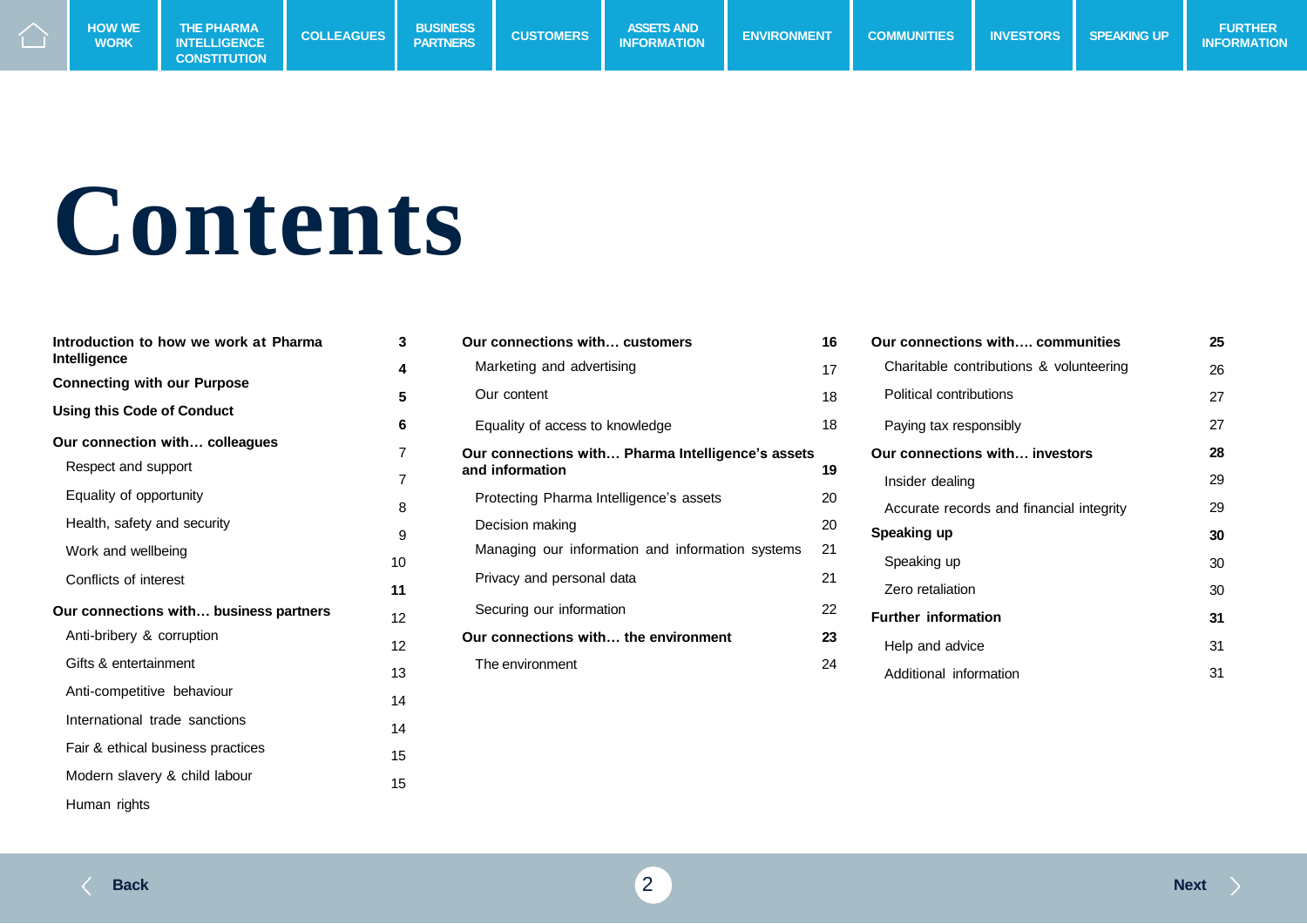## **Introduction to How we work at Pharma Intelligence**

**COLLEAGUES BUSINESS**

**COLLEAGUES** BUSINESS CUSTOMERS ASSETS AND ENVIRONMENT COMMUNITIES INVESTORS<br>INCREASE INTELLIGENCE COLLEAGUES BARTNERS CUSTOMERS INFORMATION ENVIRONMENT COMMUNITIES INVESTORS

**PASSETS AND**<br>**INFORMATION** 

Pharma Intelligence operates in the Knowledge and Information Economy, providing drug, device, company, clinical trial and market intelligence in the pharmaceutical and medtech markets.. This focus is mirrored with a diverse mix of specialist talent and expertise amongst the colleagues who work here

And what we all share is a collective focus on championing the specialist markets and customers we serve, by connecting them with knowledge. How we go about that, day to day, is also guided by a common set of principles and beliefs.

This document is our Code of Conduct and it provides detailed information around our commitments and expectations of behaviour and practices, in the areas that matter most to us as a business, and in the areas that those who work with us believe are important.

Whether it is around the quality and accuracy of the content we create, how we protect business and customer information, how we contribute to the communities we work within, maintain fair and ethical practices, and support each other, this Code applies to all colleagues at Pharma Intelligence, including consultants and contractors, and is also relevant to the businesses that we choose to partner with.

What underpins the way we work is our focus on operating the business for the long-term, by choosing what is best and most sustainable for us and for our customers in all that we do.

**INFORMATION ENVIRONMENT COMMUNITIES** INVESTORS SPEAKING UP **INFORMATION** 

We take our commitments seriously, and look to follow both the spirit and the letter of this Code and its supporting policies in how we conduct business.

Additional information and support is available in each area, and I would encourage anyone who has questions or requires assistance to connect and make the most of those resources.

It is only by earning trust, paying attention to the detail and building partnerships that we can continue to be successful as a business, deliver for our customers and make a positive contribution to the communities in which we operate.

#### Ransey Hashem

Chief Executive

**WORK**

**THE PHARMA INTELLIGENCE CONSTITUTION**

**INFORMATION**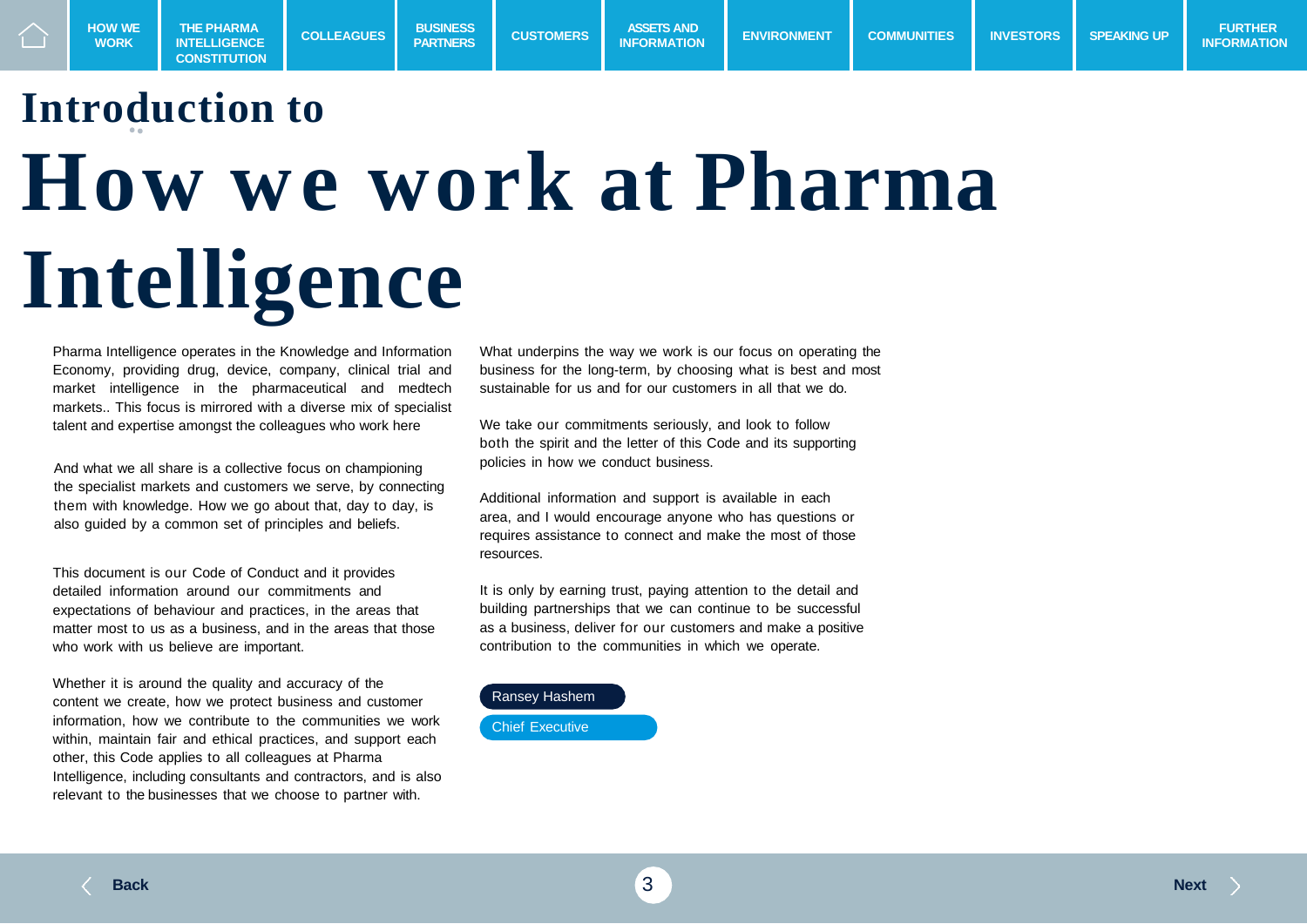

 $\sim$ 

# **Connecting with our Purpose**

The Pharma Intelligence vision set out our purpose that underpins and shapes how we work, collectively and individually.

We have organised this Code of Conduct to provide guidance on how we should connect with key stakeholders and processes, to make informed decisions and live the Pharma Intelligence vision in a real and responsible way.

#### Our Vision

Our ambition is to become the worlds most trusted partner for essential evidence and actionable insights on which health scientists can act now.

Every patient deserves treatment, every treatment deserves evidence.

Prove it. Together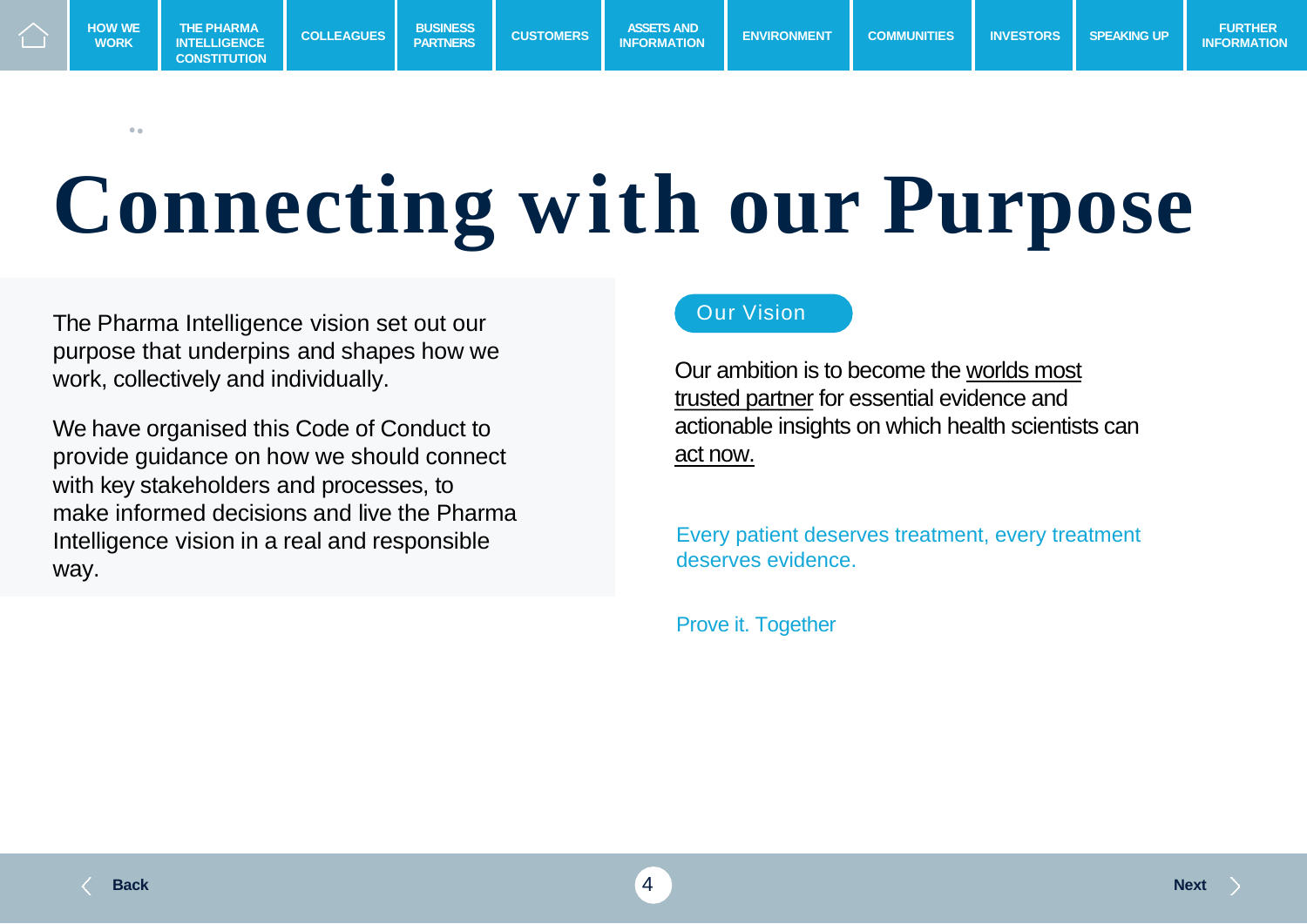**CONSTITUTION**

**How we work at Pharma Intelligence** is our Code of Conduct. It is designed to ensure colleagues have the guidance and information needed to develop and sustain long-term and mutually beneficial connections with customers, business partners, investors, the communities in which we operate and one another.

We are each responsible for ensuring we remain familiar with this Code and associated Global Policies and for completing any training provided. If any of the sections are particularly relevant to your role, you can talk to your manager, visit our intranet site or contact Compliance to find out more.

The Code of Conduct cannot and is not designed to cover every situation. If you are facing a dilemma, consider the following:



If the answer to any of these questions is "no" or you are unsure, please talk to your manager or consult Compliance or Legal, or one of the teams listed in this document.

This Code applies to everyone who works for Pharma Intelligence or on Pharma Intelligence's behalf, including colleagues, contractors and temporary or third party workers.

Each of us should act in a way that meets both the letter and spirit of this document and Guiding Principles. We take our legal, social and ethical responsibilities seriously and breaches of the Code and its supporting Global Policies, or actions that undermine our Guiding Principles, could significantly affect colleagues, the business and our reputation.

We all share responsibility for ensuring this does not happen, and any violations of these principles, whether intentional or not, may be subject to disciplinary action, up to and including dismissal.

#### Using **How we work at PI** Note of the does this apply to? Leading at Pharma Intelligence

If you lead other colleagues at Pharma Intelligence, you have a particular role to play in promoting a culture and ensuring a way of working that supports our Code and our Guiding Principles. Specific responsibilities for leaders and line managers include:

- Lead by example, by displaying and actively promoting the behaviour expected of all colleagues at Pharma Intelligence and challenging those who do not meet our standards
- Create an environment where colleagues feel able to share their views and have open conversations, particularly around challenging issues or conflict
- Ensure updates on policies and standards and messages from Compliance are shared and understood by your team
- Encourage colleagues to feel comfortable speaking up if they experience or witness misconduct and support them to report any concerns
- Protect from retaliation anyone reporting a concern in good faith or participating in an investigation
- Ensure your team undertakes all required training and maintains their familiarity with **How we work at Pharma Intelligence** and our Global Policies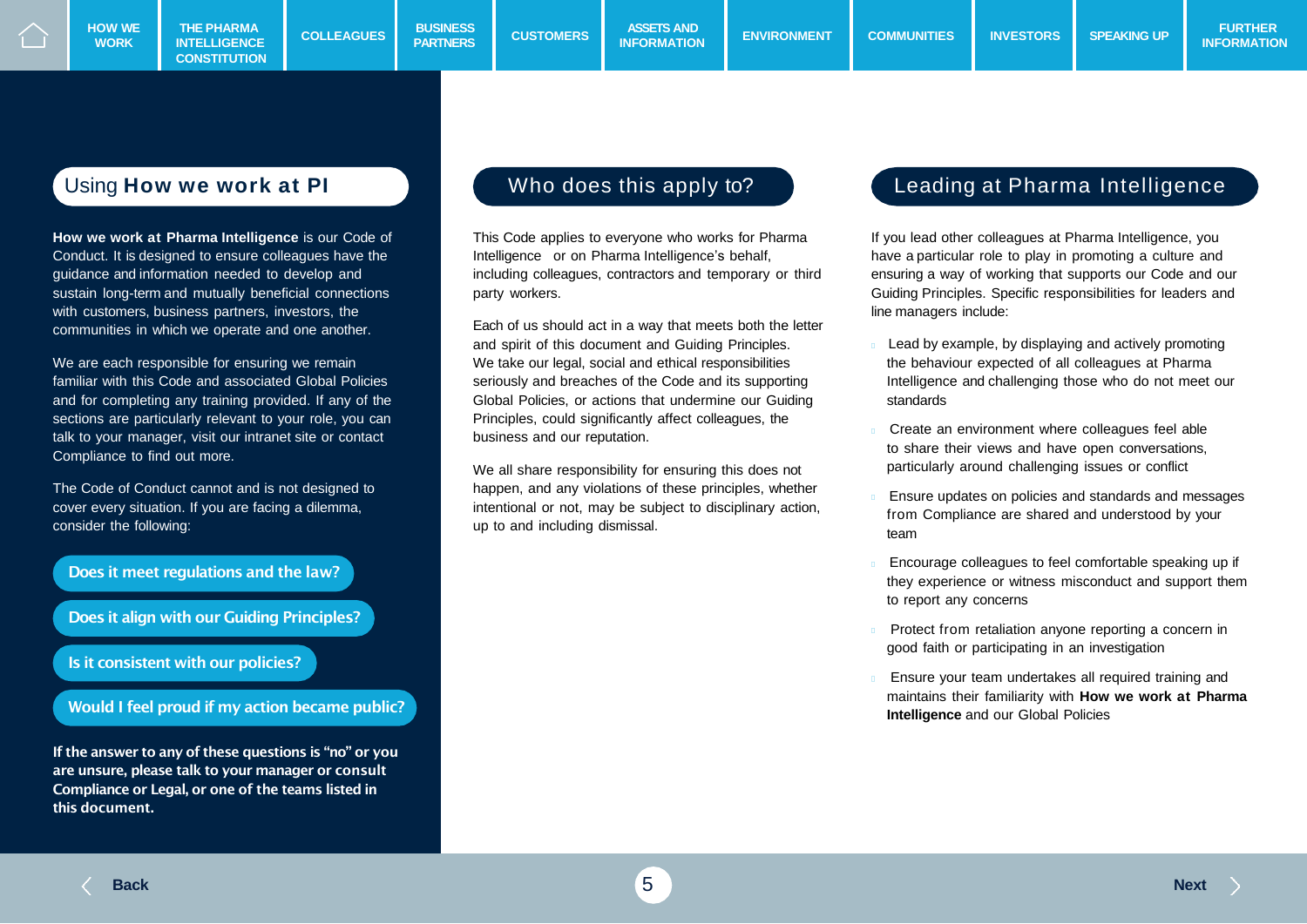

## **Our connection with… colleagues**

Our business is wholeheartedly a people business: the way we champion customers, connect people with knowledge and succeed as a company is through the efforts, engagement and contribution of colleagues. We believe that we get to better answers by combining skills and talents, embracing ideas wherever they come from and maintaining a supportive working environment.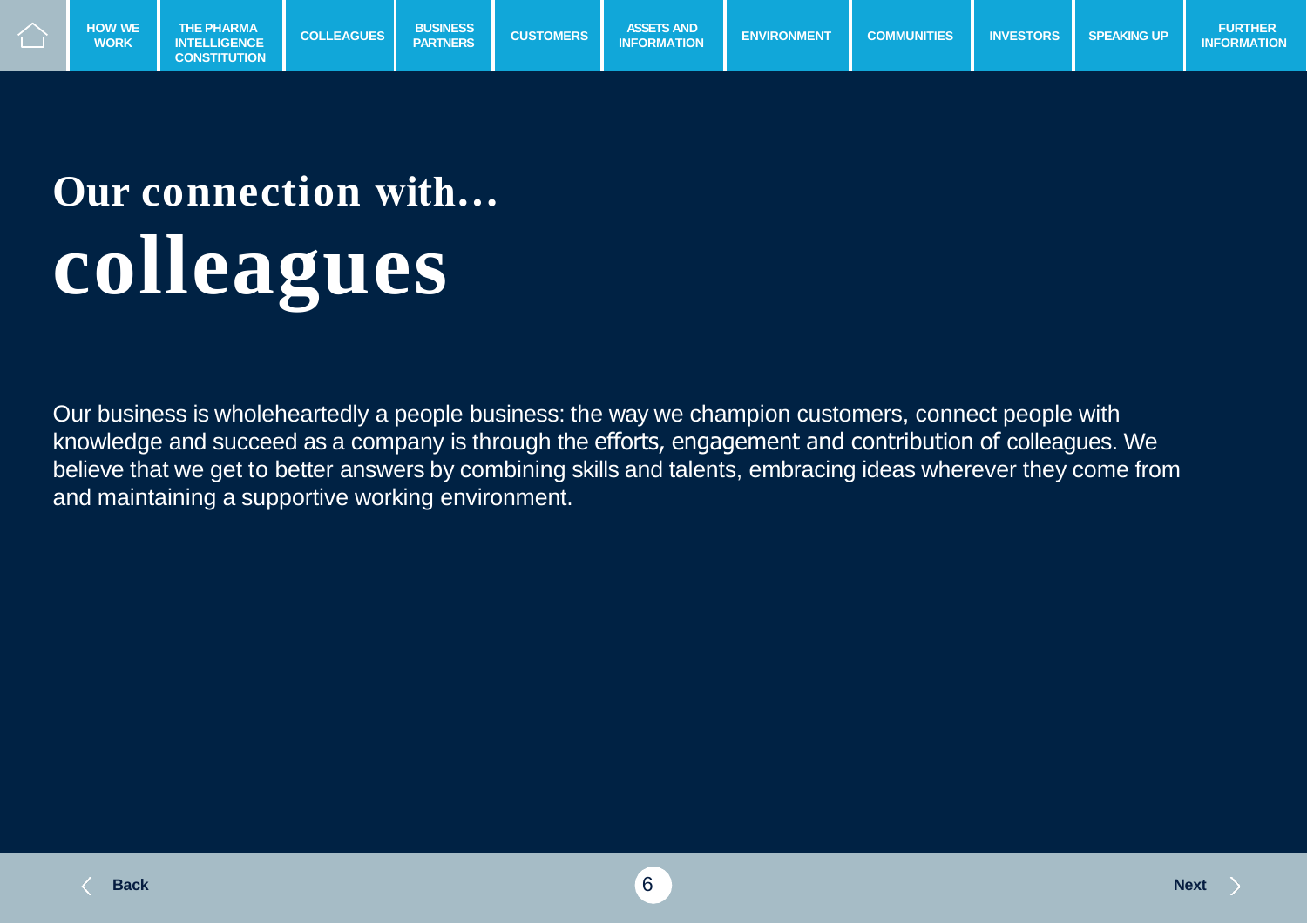#### Respect and support

All colleagues should feel that they and their contributions are respected and valued at work. To support this, we are committed to providing a working environment in which colleagues feel included and are able and encouraged to participate.

We do not tolerate any behaviour that undermines this commitment or makes anyone feel unsafe or unwelcome, including discrimination, bullying, and harassment.

This commitment is not limited to our offices. Colleagues who habitually work away from the rest of their team, either at a different location or from a home office, should not feel unsupported or unequal because of their place of work.

We encourage colleagues to report any behaviour that they genuinely believe to be improper, unethical or inappropriate and we have zero tolerance for any form of retaliation for raising such concerns.

Pharma Intelligence respects and seeks to uphold individual rights to freedom of expression, as an integral part of the way we engage with customers and embrace ideas.

#### Equality of opportunity

As a provider of specialist products and services to a global and diverse customer base, it is an essential part of our success that we recruit and retain an international colleague base with a broad range of skills, experiences and ideas.

Our commitment to this equality of opportunity informs all aspects of how we operate, from recruitment, developing and promoting colleagues, to the opportunities and forums on offer, and how we go to market.

We aim to ensure that colleagues are treated equally, based on each person's skills, abilities and performance, and that employment decisions are not based on any legally-recognised personal characteristic or status, such as sex, race, colour or ethnicity, national origin, ancestry, citizenship, gender expression or identity, sexual orientation, religion, age, marital or parental status, physical or mental disability.



*For further information, please read our Diversity & Inclusion Policy*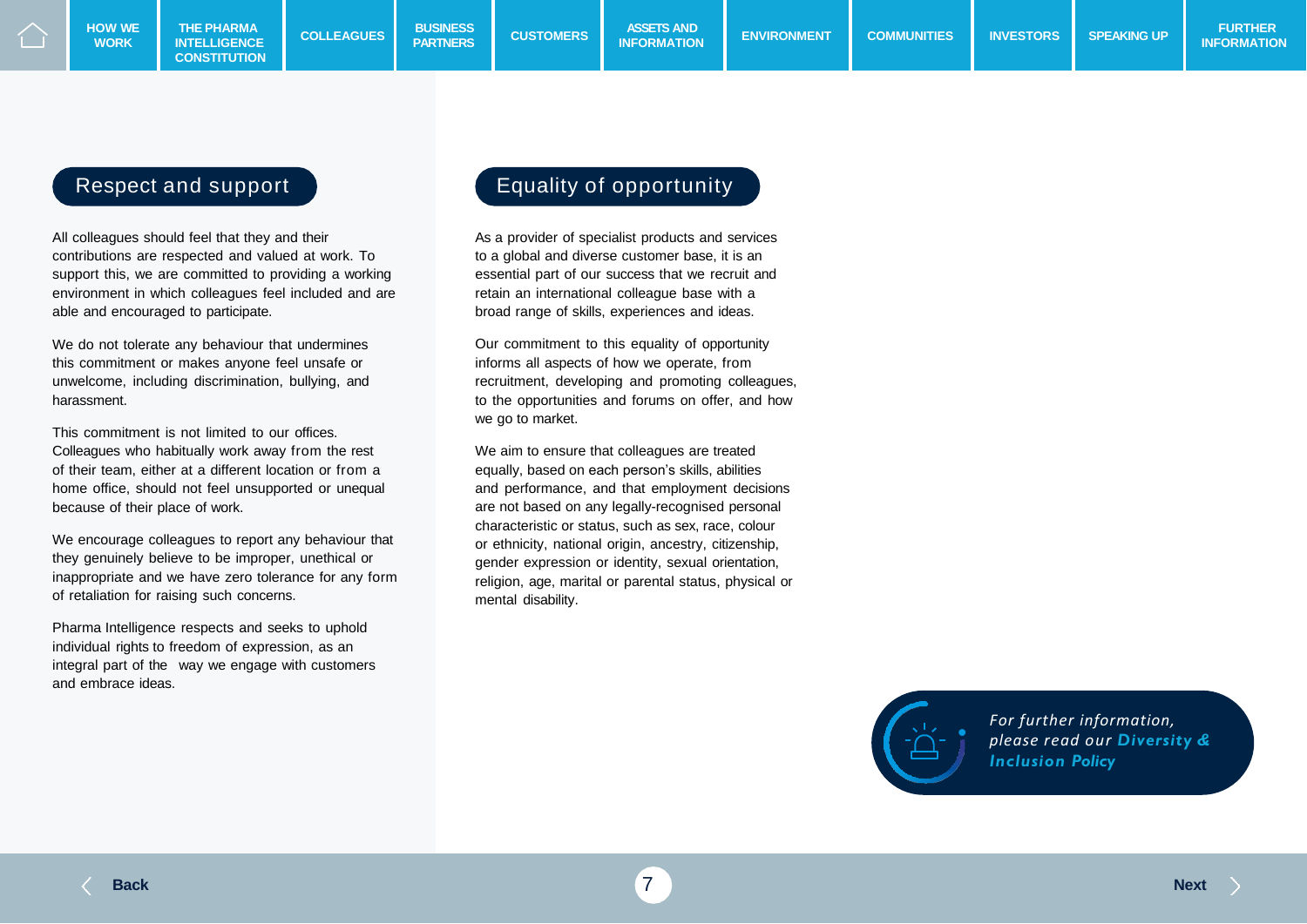### Health, safety and security

As a business, we aim to cause zero harm, and each of us has a part to play in ensuring the health, safety and security of ourselves, colleagues, customers, business partners and the communities in which we operate.

All colleagues have the right to come home from work healthy and safe, and for that reason, each of us is responsible for understanding and following the health and safety laws and regulations that apply to any offices, events or external locations visited as part of work.

- We must understand health, safety and security considerations when planning any new projects, events, or business travel
- We should follow the support and advice given, completing any required training and making proper use of personal protective equipment or other equipment provided

Colleagues have a responsibility to call out any unsafe behaviour or safety hazards that are seen. If there is immediate risk, get the activity stopped where possible and report to your Health Safety & Security representative.

You can report any incidents, including near misses, using the **Incident [Notification](https://portal.informa.com/sites/essentials/health-and-safety/SitePage/100305/health-and-safety-incident-notification-form) form** on our intranet site.

#### **Security**

Security processes help to safeguard our offices from unwanted visitors, protect our events and equipment and form part of all our working lives. We should always:

- Respect and follow any security or access processes in place at an event location or office
- Listen to advice about local security issues
- Ensure that the security of colleagues, customers and communities is integral to any event or project planning

#### Travelling on business

When travelling on business, follow the advice of the Travel team and book trips using the Pharma Intelligence travel booking tool.

Always take necessary precautions, especially if you are travelling alone, late or to an unfamiliar location. Consult your travel booking platform before you leave to understand local risks or travel requirements and ensure you stay up to date with any local travel risk advice.

### Responding to unexpected events and emergencies

Unexpected events can impact any business. Careful planning is undertaken to try to ensure work can continue safely and effectively wherever we are and whatever has happened.

Business continuity plans and processes are put in place to assist this and ensure we stay secure and connected, and colleagues have a responsibility to stay up to date with these. In addition:

- Be aware of any emergency procedures, such as fire or earthquake response processes, for your office and any other office or event location you may be visiting
- Look after any visitors hosted at the office or location where you work: make them aware of any relevant processes and support them if anything happens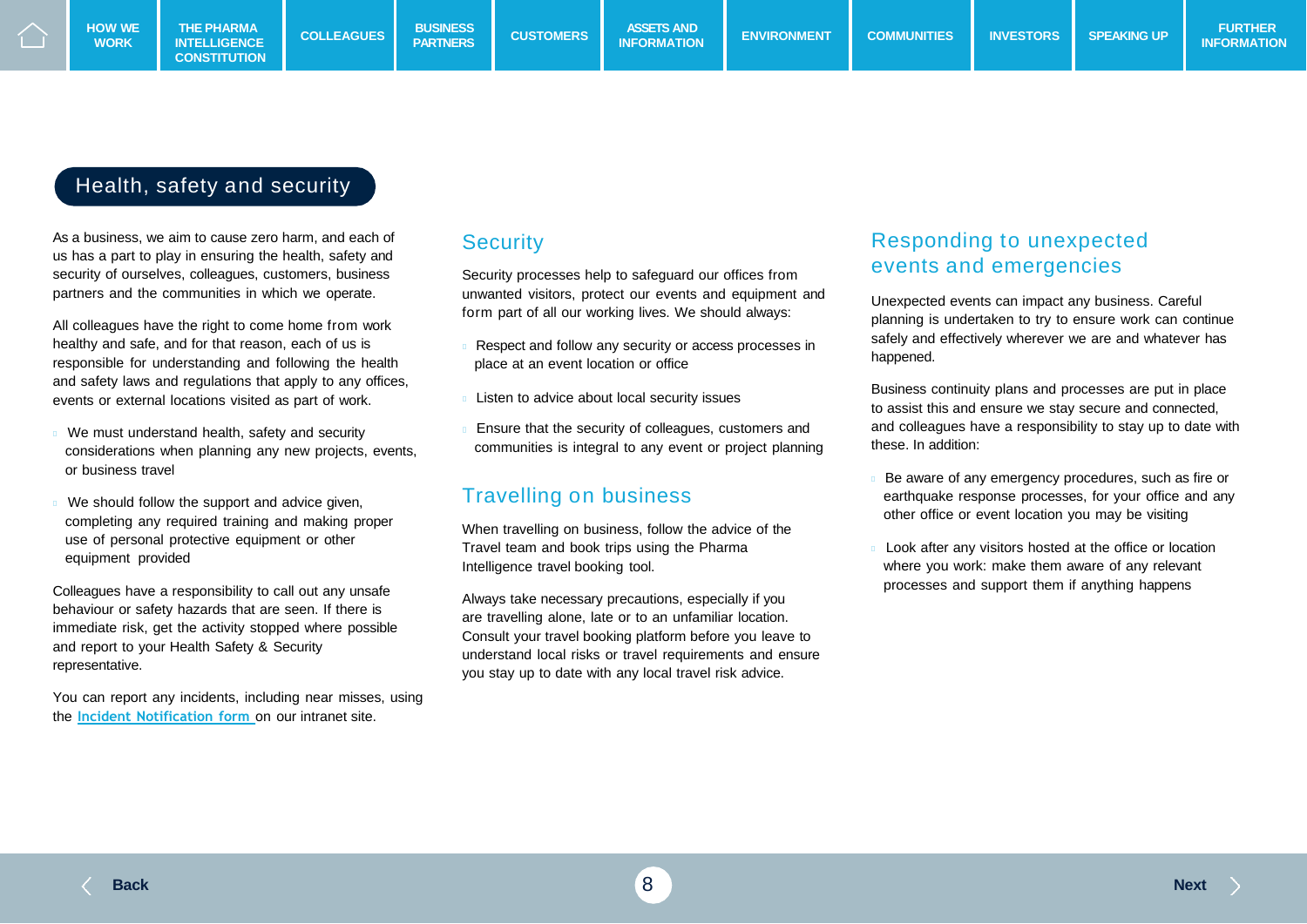

#### Work and wellbeing

We aim to ensure that all colleagues feel appropriately engaged, supported and welcomed at work. Excessive and ongoing stress can be detrimental to colleagues' health, wellbeing and their ability to participate at work. If you think that you – or anyone you know – is experiencing excessive stress for any reason, talk to your manager or local HR team in confidence for help and support.

Pharma Intelligence is committed to providing a positive working environment that allows colleagues to be at their best, where they receive fair recognition and competitive rewards for their skills and contributions, in compliance with applicable wage and hour laws.

#### Consumption of drugs and alcohol

Alcohol and drugs can lead to reduced effectiveness, impaired judgement and increased health and safety risks. We are all expected to demonstrate responsible behaviour and act in a way that will not have a detrimental effect on our reputation, violate the law, impact the safety of others or cause inappropriate conduct. The use of illegal drugs in our offices, events or event locations or while travelling on Pharma Intelligence business is strictly prohibited.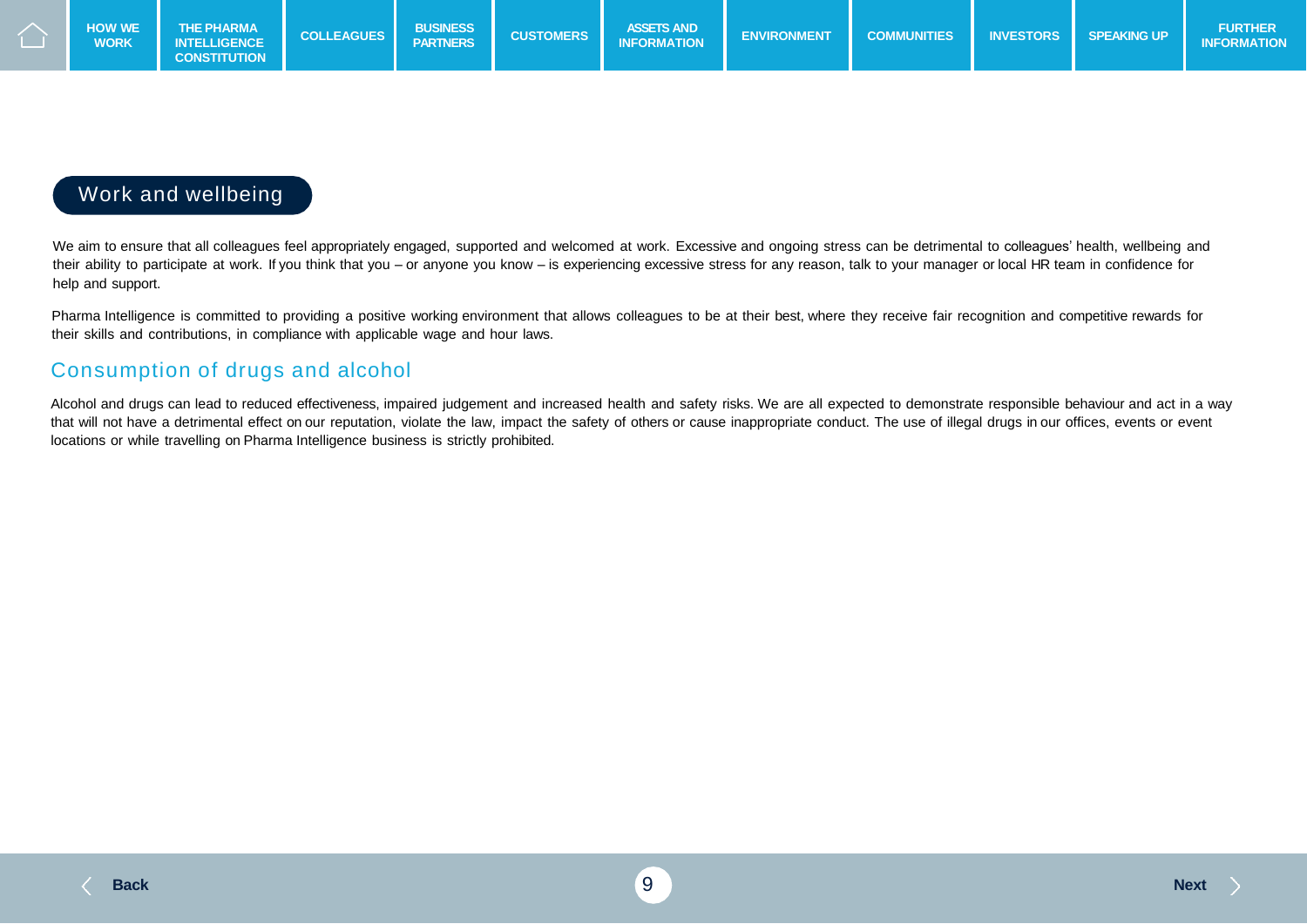

#### Conflicts of interest

We all have connections with people or organisations we trust, and it is natural that we turn to them when an opportunity arises.

A conflict of interest occurs if these personal connections or interests influence the actions and decisions we make on behalf of Pharma Intelligence, so that we may longer be acting in Pharma Intelligence's best interests.

A number of situations and relationships may create a conflict of interest, or the appearance of one. Examples could include a personal or family relationship with a colleague you manage or with someone who works at a competitor, having another job that interferes with your commitments at Pharma Intelligence, or misusing your position, business information or assets for personal gain. Similarly, some gifts or entertainment could create a conflict of interest because you might be influenced to act in a certain way because of them.

In most cases, potential conflicts of interest are unlikely to escalate into a problem, but it is essential we conduct all business in an honest, transparent and neutral way, and avoid even the appearance of bias or self-interest.

Where colleagues think there might be a potential conflict of interest, this must be disclosed, preferably in writing, to your line manager or Compliance or HR. They will ensure the situation is managed in a way that protects your own and Pharma Intelligence's reputation and will keep a record of any actions taken.



*For further information on managing conflicts of interest, please contact HR, Legal or Compliance Manager*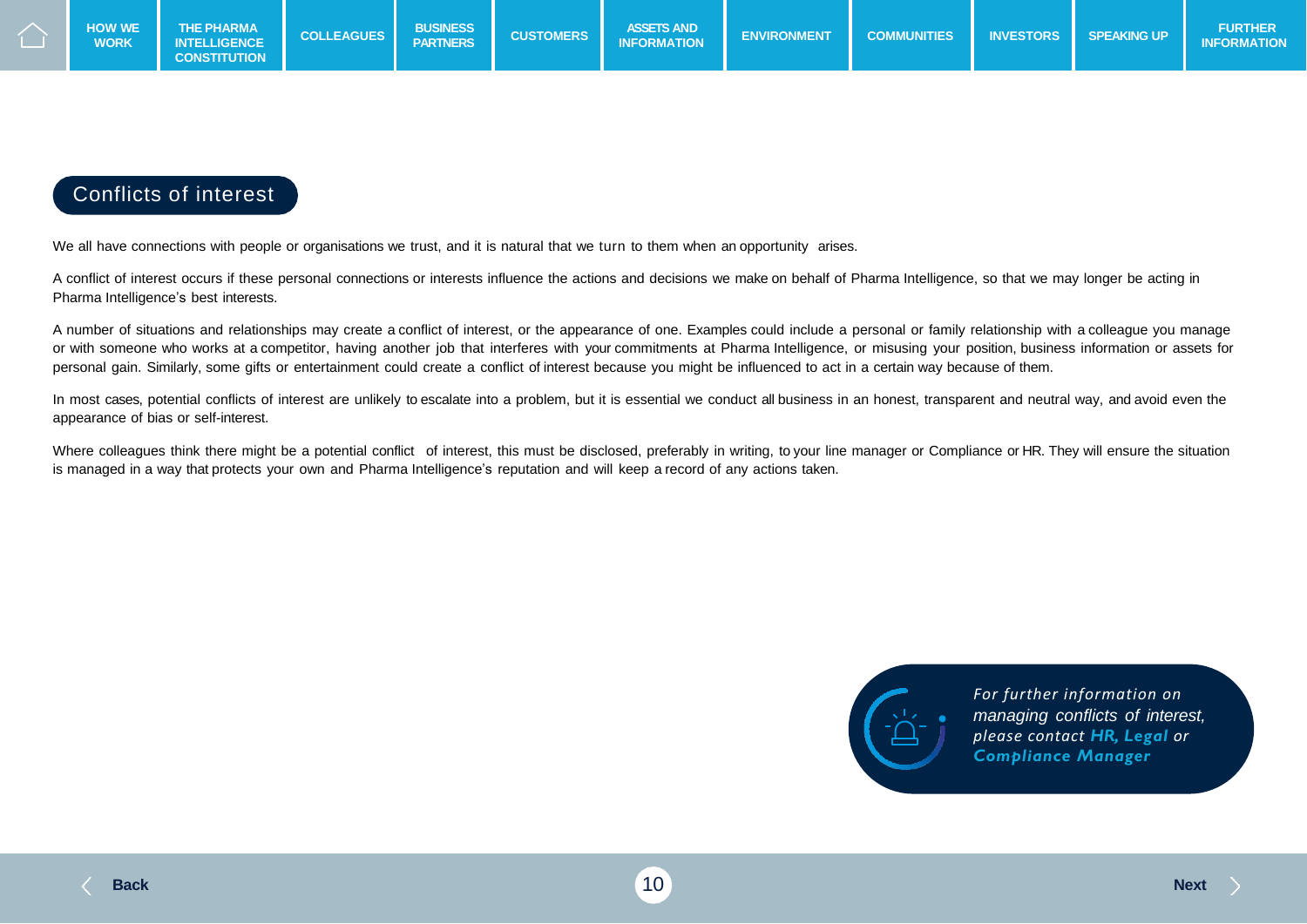

## **Our connections with… business partners**

The partnerships we form with other businesses and individuals, including suppliers, vendors, agents and contractors, are integral to the success of Pharma Intelligence's products and services and our ability to connect people with knowledge. Whether they are long or short term engagements, each of the connections formed is important for creating mutual value and protecting our reputation.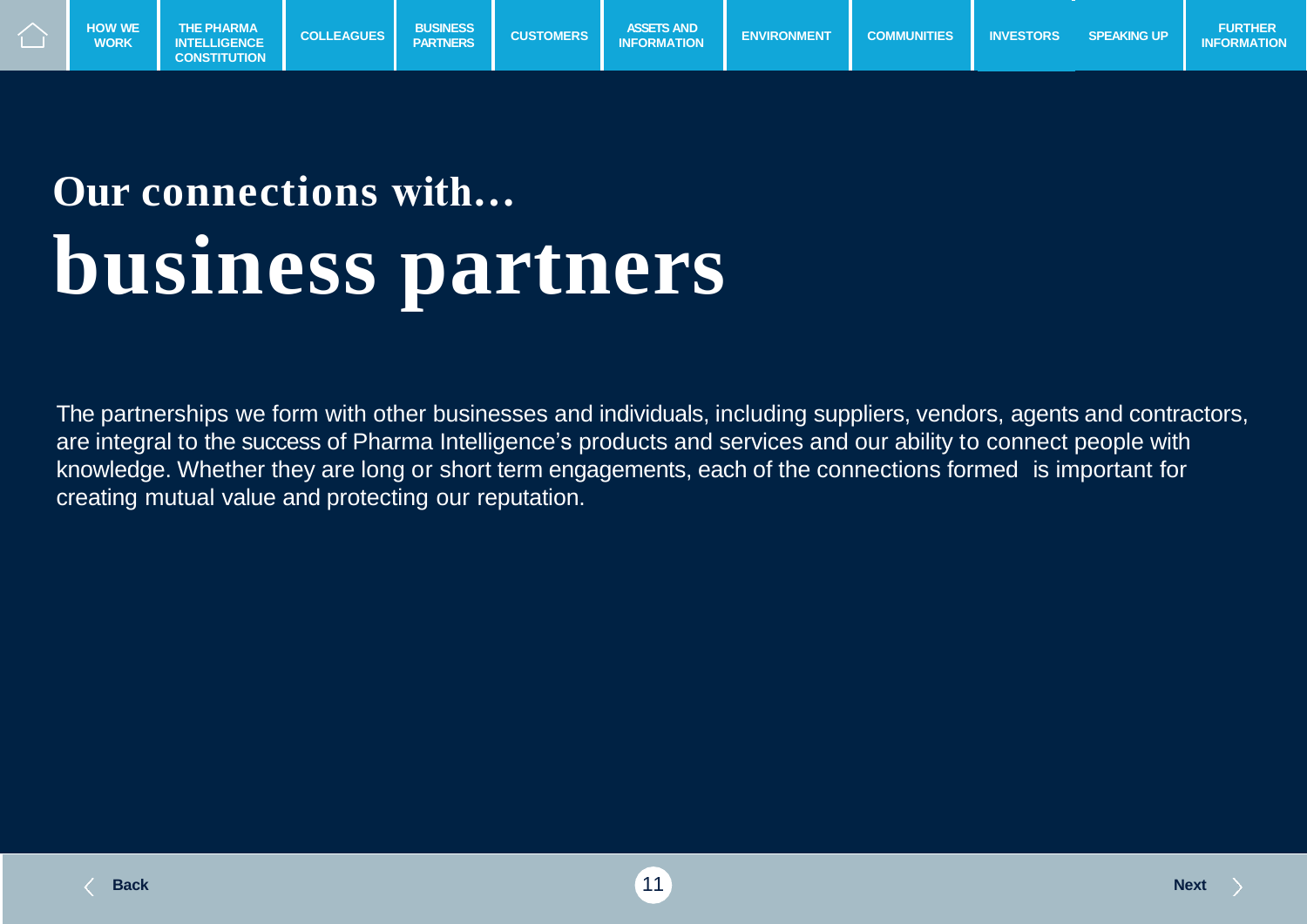### Anti-bribery & corruption

Corruption and bribery can blight communities by distorting markets, diverting money from essential projects and making it difficult for businesses and individuals to succeed on merit alone.

We have zero tolerance for any and all forms of bribery or corruption and are committed to complying with all applicable anti-bribery laws. We expect all colleagues to act in accordance with this commitment, wherever they work and whoever they work with.

Colleagues must never offer, accept or authorise anything of value that has the intention of obtaining a commercial advantage for Pharma Intelligence.

We should ensure that all accounts and financial records are complete and accurate, and that there are no undisclosed or vague transactions that could conceal corrupt activity. This includes keeping appropriate records of gifts or entertainment shared with business partners.

When working with public officials, we should be especially careful to ensure that everything we do or say is above reproach and cannot be misinterpreted.

#### Gifts & entertainment

Giving or receiving gifts and hospitality can be an important part of maintaining and developing business relationships.

Even where it is not the intent, lavish or unreasonable gifts or entertainment can appear to be a form of bribery. The appearance of corrupt activity can be enough to put our reputation at risk and lose the trust of our partners.

- All gifts and entertainment must be moderate, appropriate, occasional and have a genuine business purpose
- Colleagues should never give or accept cash or a cash equivalent, such as gift vouchers, or offer or demand something in return
- No gifts or hospitality of any value can be offered or given to, or received from, any government or public official without first talking to Legal or Compliance
- Ensure details of any gifts and entertainment, given or received, worth over £150 (or local equivalent) are registered in the Gifts & Hospitality Register on ServiceNow and have line manager approval
- Record the details of the recipient's name, organisation and the business purpose when claiming expenses for gifts or hospitality given

#### What is a bribe?

A bribe can be anything of value, either offered or accepted, which is intended to influence an action, secure a business advantage or affect someone's professional judgment.

It can be anything of value or which creates a feeling of gratitude such as cash, gifts or hospitality, vouchers, shares, charitable donations, a job offer or an internship.

It can be large and lavish, or a small facilitation payment designed to encourage someone to perform a normal job more quickly.

A bribe does not even need to be handed over. The law treats bribes offered or requested the same as bribes given or accepted.

Remember - if you are offered or asked for a bribe, REFUSE, and report it to **Compliance** immediately.



*For further information on Anti-bribery or Gifts & Entertainment please see the specific policies*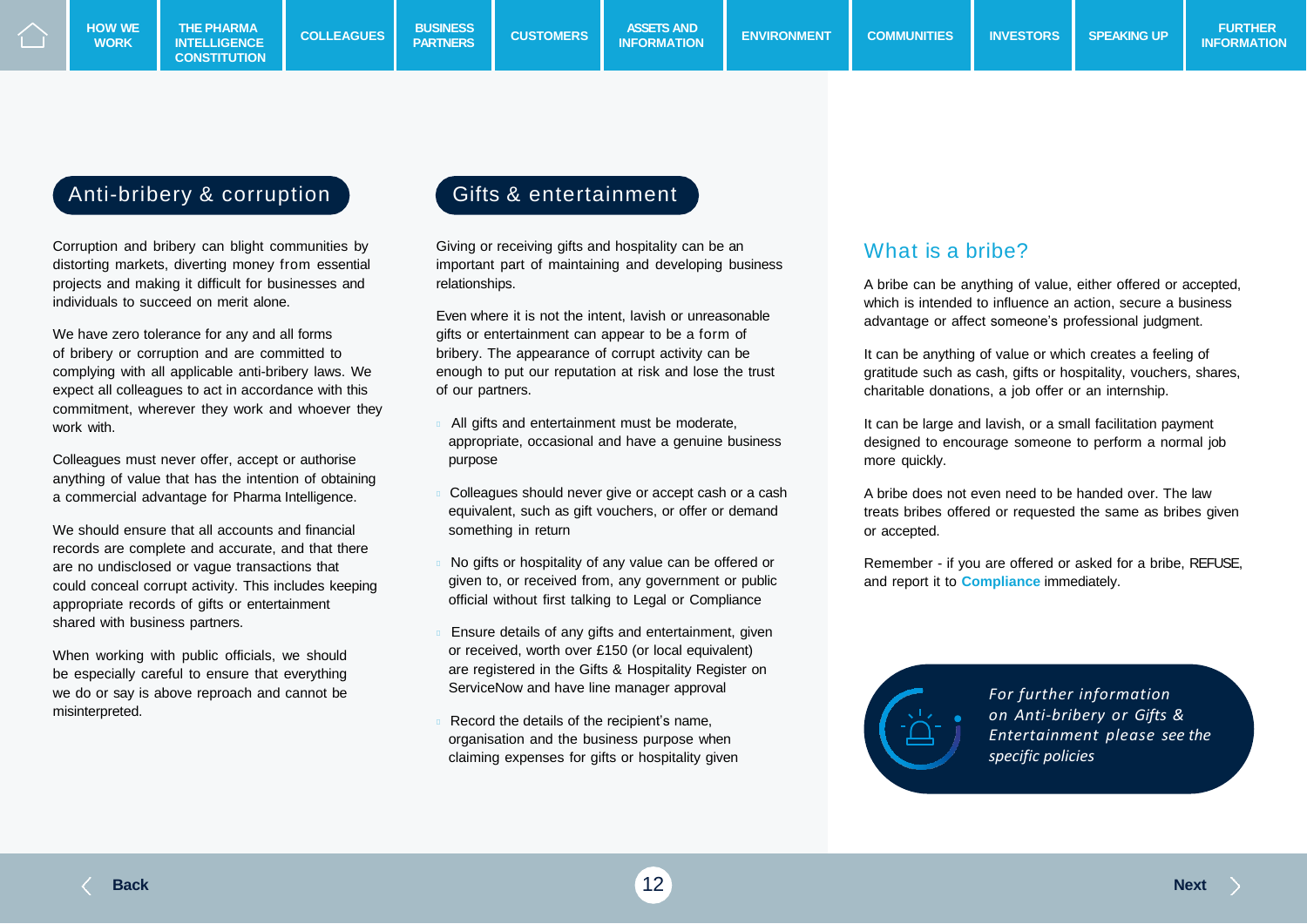#### Anti-competitive behaviour

We recognise that fair competition strengthens markets and supports consumers, and are committed to complying with competition laws wherever we operate.

Anti-competition laws may apply when we are engaging in sales, marketing and advertising for our products and services, undertaking corporate development activity such as acquisitions, launching a new product or entering a new market.

Colleagues must be aware of the laws that might affect our activities and should never enter into any agreements with any third party to divide or control the marketplace, or act in such a way that we manipulate it illegally to our benefit.

We should never, either directly or through an agent, enter into any agreement, in any form, with a supplier, competitor or other third party that involves:

- Fixing prices or any aspect of pricing, such as discounts or credit terms, at which we and a competitor will buy and sell products and services
- Dividing up or allocating or otherwise restricting marketplaces, territories, customers or any other definable market
- Attaching inappropriate conditions of sale
- Exchanging commercially sensitive information, including prices, costs, discounts, terms and conditions, sales, volumes or credit arrangements
- Influencing the outcome of a competitive tender or colluding with our competitors

**In Europe we refer to 'anti-competitive' conduct, in the US we call it 'antitrust' and in China it is known as 'anti-monopoly' law.**

**Wherever you are in the world,the principles are generally consistent to ensure businesses don't take unfair advantage in the market place, in breach of local legislation. The laws are often complex, so always discuss any relevant matter with our Legal team.**

### Engaging with competitors

Owing to the nature of our business and markets, colleagues are likely to know or engage with representatives of our competitors, such as through trade associations, normal business networking or, in some cases, because they are former colleagues.

Colleagues should remain aware of the limits of the conversations we can have with those working for competitors, and ensure we do not share or become party to any disclosure of confidential or commercially sensitive information, however informally.

Colleagues joining Pharma Intelligence from a competitor should ensure they do not bring with them or make use of any confidential or commercially sensitive information from their previous employment.



*For further information about anti-competition or anti-trust law or behaviour, please contact*  **Compliance or Legal**

**Back** 13 **Next**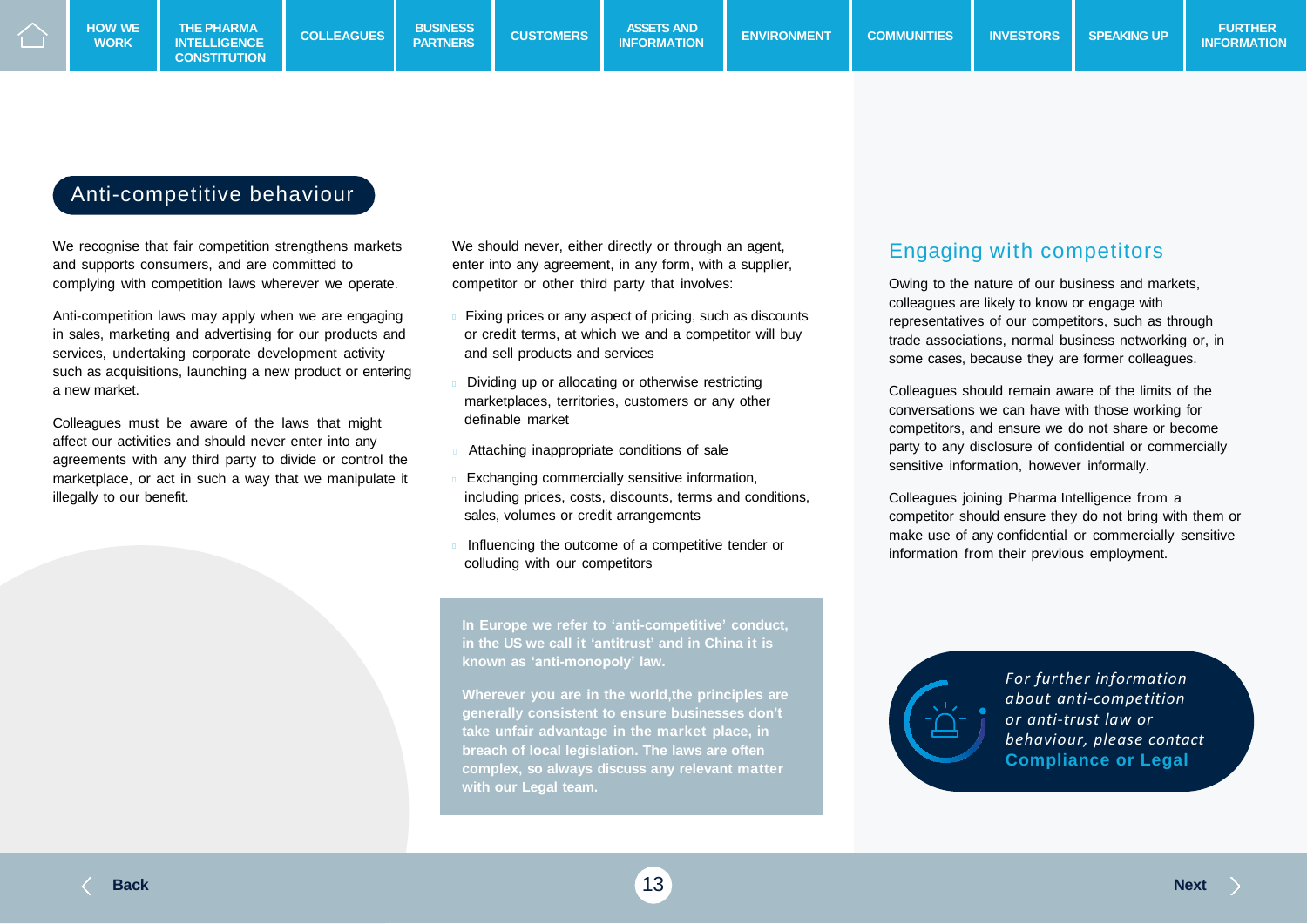**WORK**

### Fair and ethical business practices

We seek to work with business partners who share our values, both in terms of the quality of the product or service they provide and the methods they use. All business partners must be selected with care to ensure they do not impact on our reputation by engaging in unethical or illegal behaviour, such as poor treatment of workers, unsafe practices or the use of bribes or facilitation payments.

Colleagues who manage a third-party relationship should ensure those partners understand that we have zero tolerance for any such behaviour, whether it is undertaken on our behalf, or during their work for us, or not.

Appropriate procurement processes should be used to carry out due diligence before partners are engaged, and these checks should be re-confirmed periodically during longer partnerships. Business Partners should be informed of the content of our **Business Partner Code of Conduct** and these considerations should be built into any contractual protections in place.

In addition, Colleagues should always ensure they avoid any actual or seeming conflicts of interest when engaging business partners, and use multiple bids for contracts wherever possible.

#### International trade sanctions

We are committed to conducting business in accordance with applicable international trade laws and sanctions.

Sanctions are measures imposed by governments and international organisations, such as the UN, intended to deter a range of activities, which may include political or military aggression, providing sanctuary for criminals or terrorists, developing nuclear or other weapons programmes, and abusing human rights.

This means we are restricted in our dealings with certain individuals, nations, or particular industries in some countries. We are careful to ensure we comply with all applicable international sanctions and screen transactions and third parties against relevant international watch lists.

Sanctions rules and restrictions are complex and change frequently. Colleagues should refer to the **Sanctions Policy** for assistance in determining whether such restrictions apply.



*For further information on Sanctions, please contact Compliance*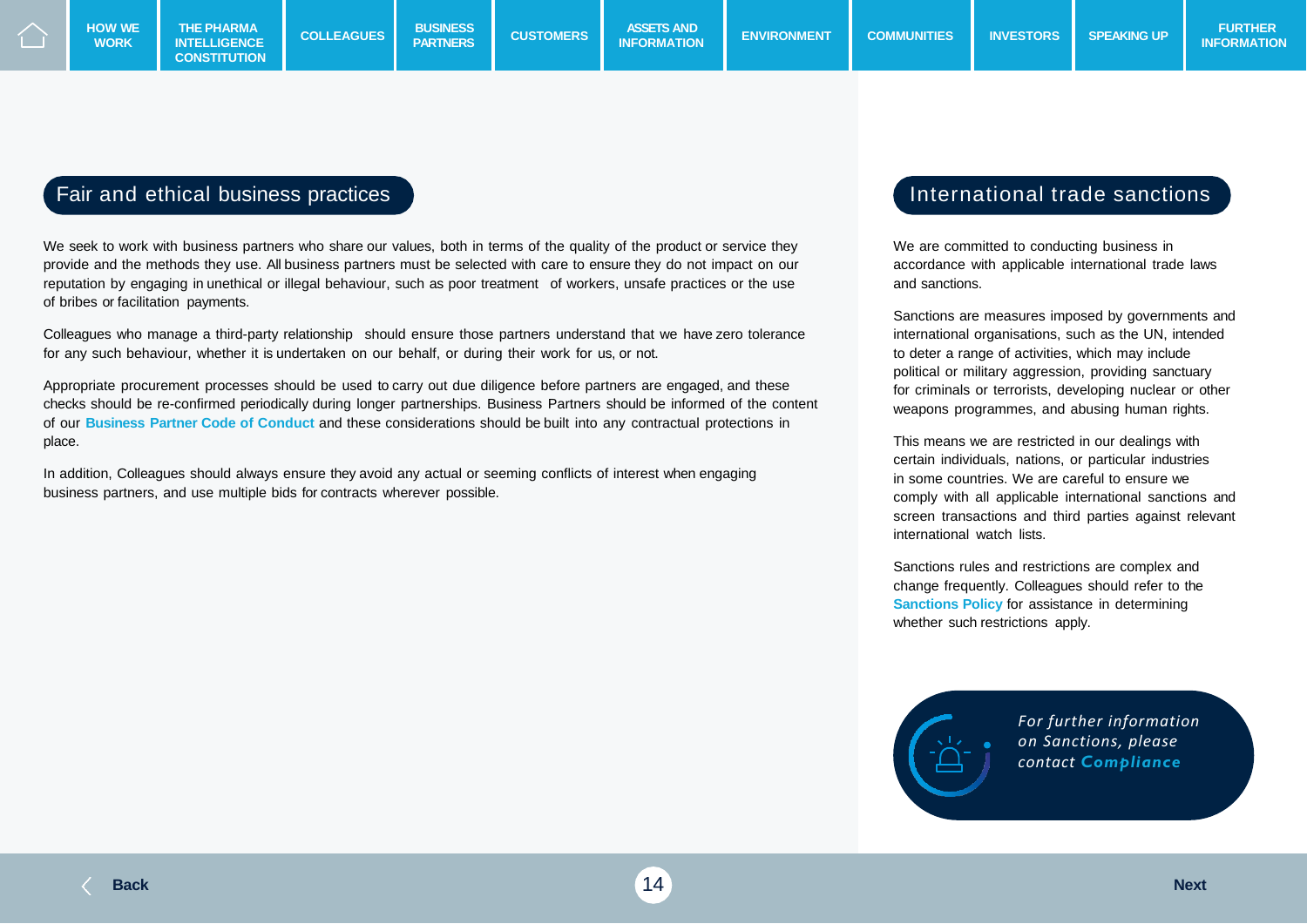#### Modern slavery

#### and child labour

We believe that the practice of using modern slavery, child and forced labour has no part in any business or supply chain, and we seek to eliminate it from our supply chains.

This includes all forms of labour where the choice to work or not work has been removed, or where children's rights and freedoms have been affected including:

- Forced labour by using physical or mental threats, such as threats to loved ones
- Domestic servitude
- Debt bondage, where workers cannot pay off debts incurred to do the work, such as excessive agency or accommodation fees
- Removal of freedom to leave by withholding identity documents or moving workers to a place they cannot afford to leave
- Child labour, especially where children lose access to education and play, or the work is heavy, illegal or dangerous
- Human trafficking

Modern slavery is usually hidden. When visiting or working on an event, travelling on Pharma Intelligence business or visiting business partners, ensure you know what to look for and contact **Compliance** for advice if you see anything that concerns you.

When engaging in recruitment or procurement, we must ensure appropriate due diligence is carried out and choose business partners with care, especially in those territories or industries where there is a higher risk.

More information on what we do can be found in Pharma Intelligence's **Modern Slavery Statement,** which is updated annually.

### Human rights

We are committed to respecting internationally recognised human rights standards, including the UN Declaration of Human Rights, and we expect our business partners to do the same.

Human rights include the right to be treated equally, to life and physical security, to freedom of thought and expression, to decent working conditions, to freedom from slavery and to privacy.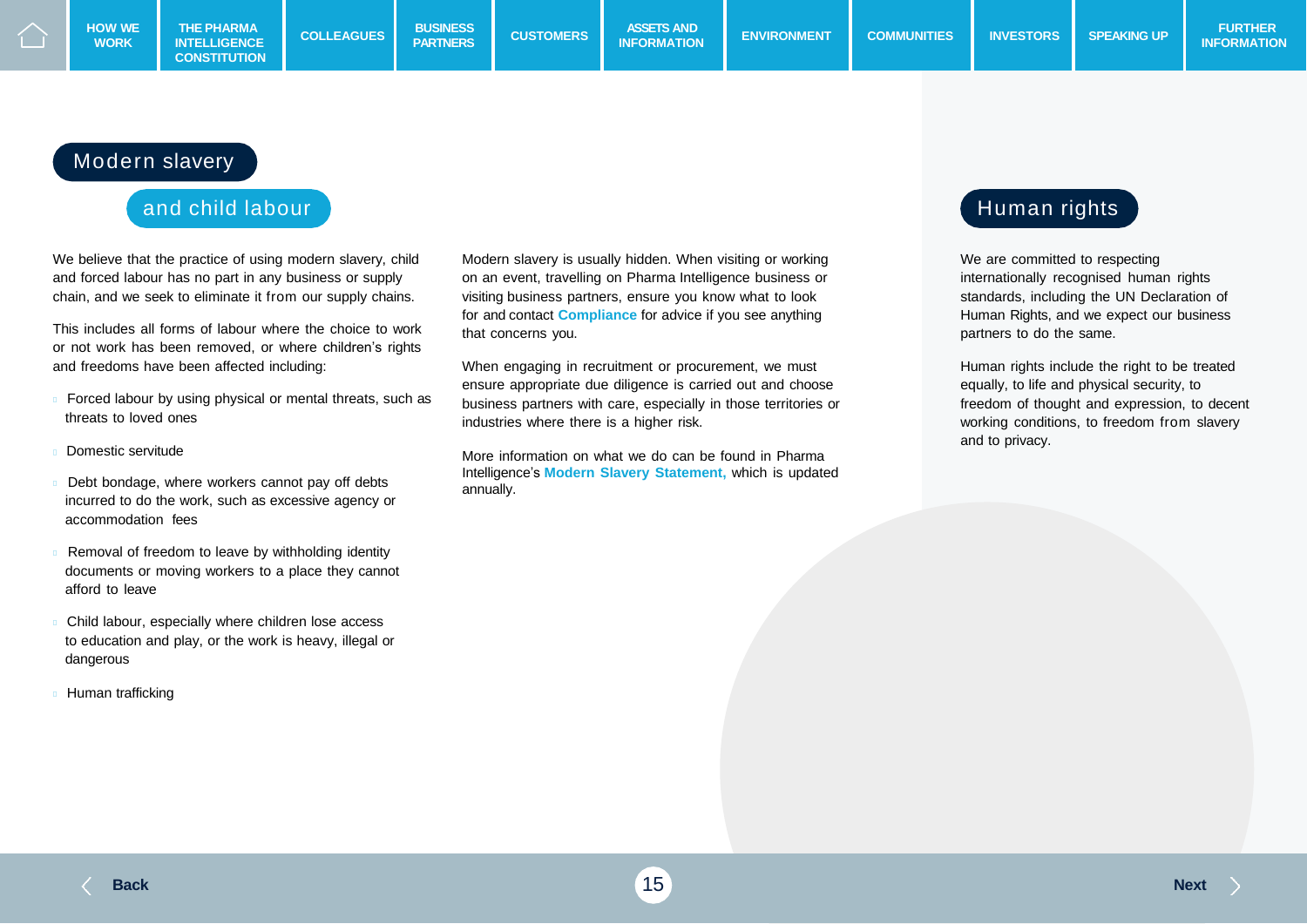

## **Our connections with… customers**

Customers, and the way we champion and support them, lie at the heart of our purpose. Connecting people with knowledge to help them learn more, know more and do more relies on earning customers' trust and building confidence in our products and the way we go to market.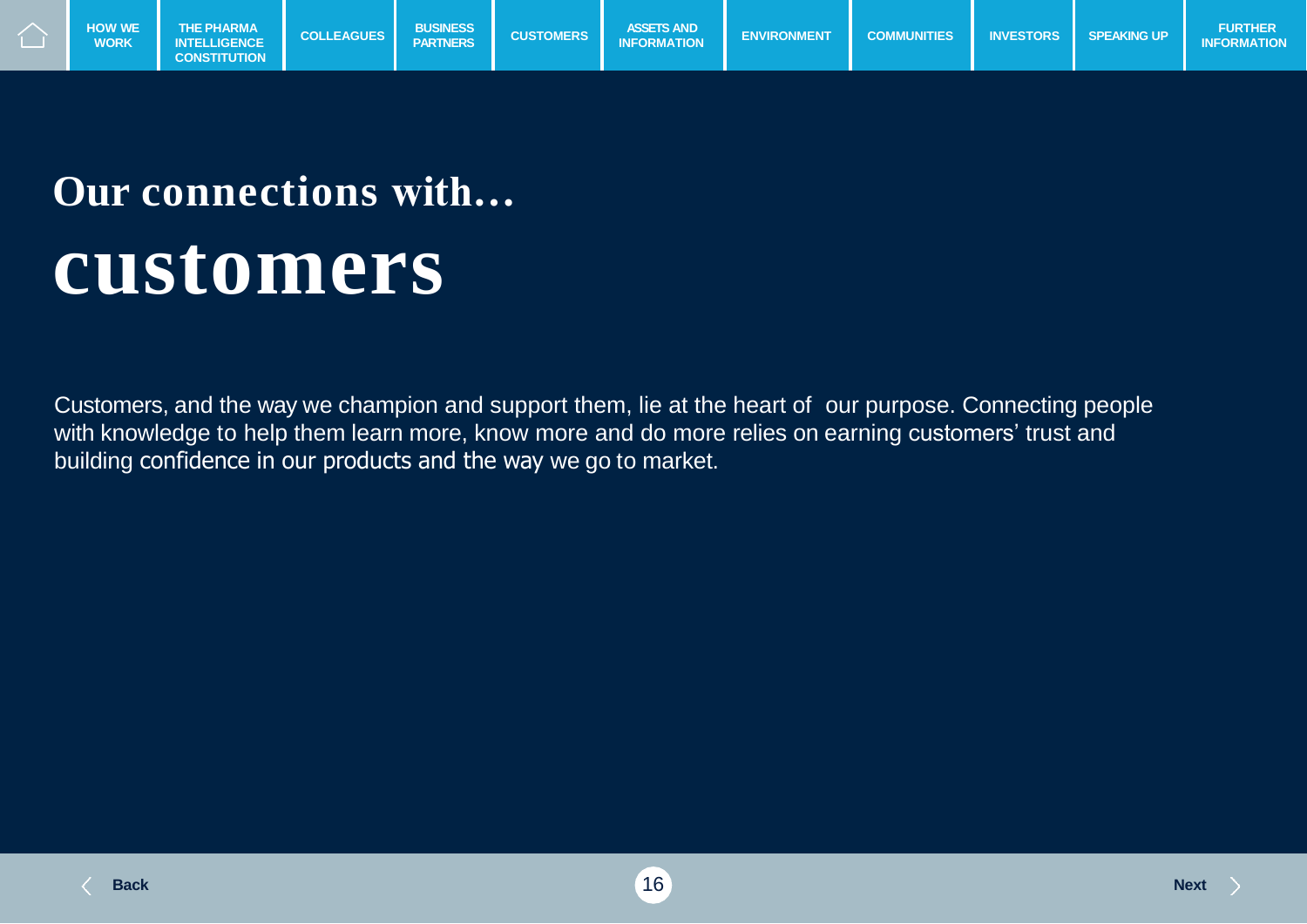#### Marketing and advertising

The marketing and advertising we engage in and we provide as a service connects people and communities across the world with knowledge. We strive to ensure that all these communications show integrity and embody our Guiding Principles.

Our marketing must always reflect generally accepted contemporary standards of good taste and decency, both locally and globally, and we are responsible for ensuring the impact of our marketing is evaluated from the perspective of the target audience. We do not knowingly market to vulnerable groups or support those who do, or produce, host or distribute content that is disrespectful of human life or promotes hatred, violence or discrimination.

**We strive to ensure that we market only to people from whom we have collected the relevant permissions.**

We comply with all relevant advertising and sponsorship laws and regulations and adhere to the principles set out in the International Chamber of Commerce's Code of Advertising and Marketing. Any advertising or sponsored material must be clearly identified, respect diversity and equality, and should not seek to take advantage of vulnerable groups such as children.



*For further information, read the Responsible Advertising Policy*

**Back** 17 **Next**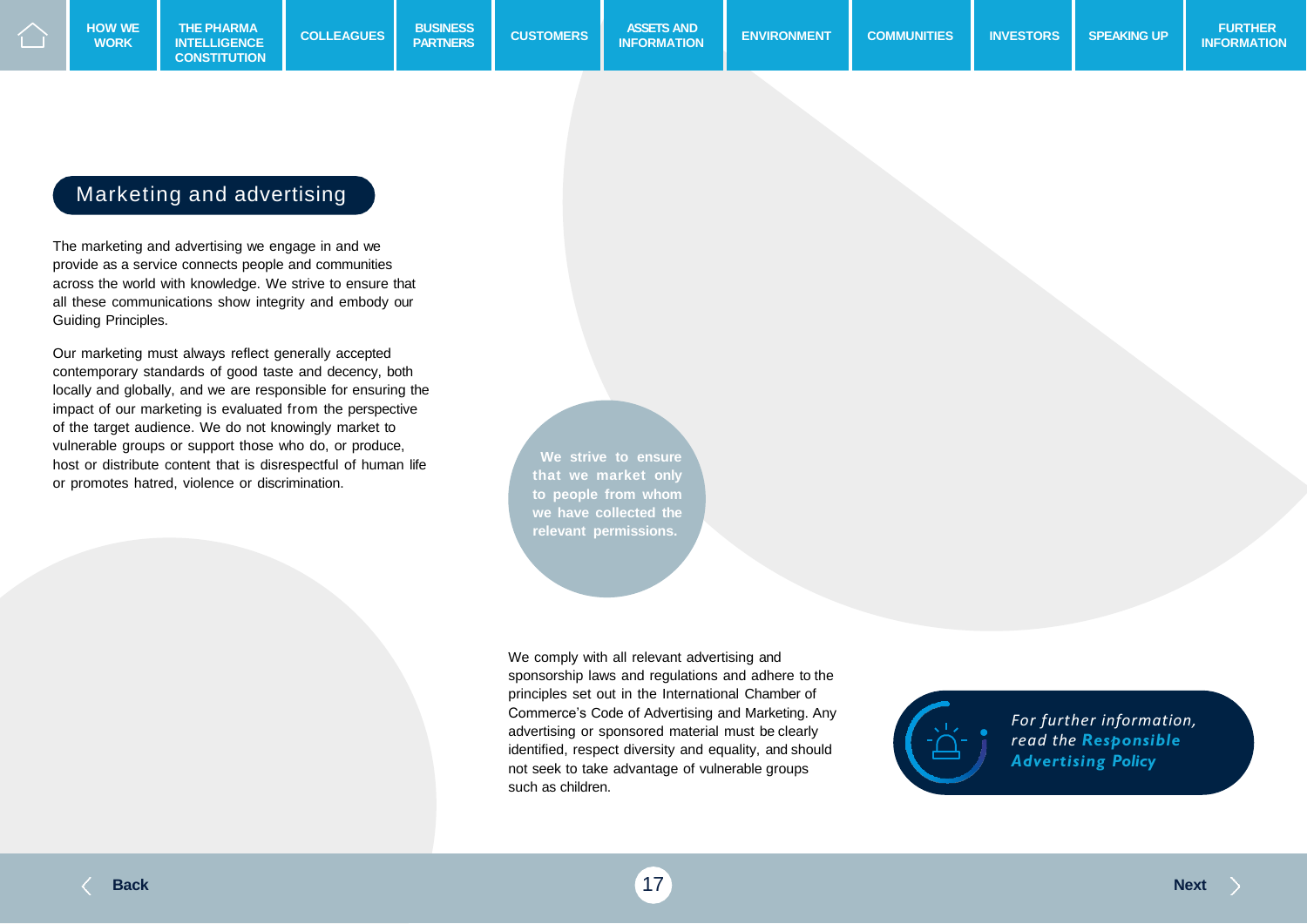We aim to produce information, news, insight, data analysis and content-based services of the highest quality, accuracy and integrity that our customers can trust and value.

We seek to ensure that, as far as is reasonably possible, the content we produce, publish and for which we provide a platform is responsible, unbiased and meets the highest standards of integrity. We respect the intellectual property rights of our authors and seek to avoid defamation and cultural misappropriation.

Colleagues must ensure:

- All work is fair and accurate, clearly differentiating between fact and opinion
- Information is obtained through straightforward means, unless justified by an overriding consideration of public interest
- Any significant inaccuracy or misleading statement is corrected promptly

Competing interests identified during any review process should be managed and avoided where possible, and no colleague should take private advantage of any information obtained in the course of their work.

Our **Editorial Code** sets out the publishing standards by which we operate. Every colleague involved in the creation or production of information is required to follow the principles of this Code and any other codes of ethics that apply to their information.

#### Our content **Equality of access to knowledge**

Connecting people with knowledge is at the heart of what Pharma Intelligence does, and we support the belief that access to knowledge should not be limited because of race, colour, gender, religion or any other characteristic protected by law.

We are committed to improving the equality of access to the knowledge services we provide, and invest in technological solutions that support this aim, seeking to ensure, as a minimum, that we comply with applicable accessibility standards.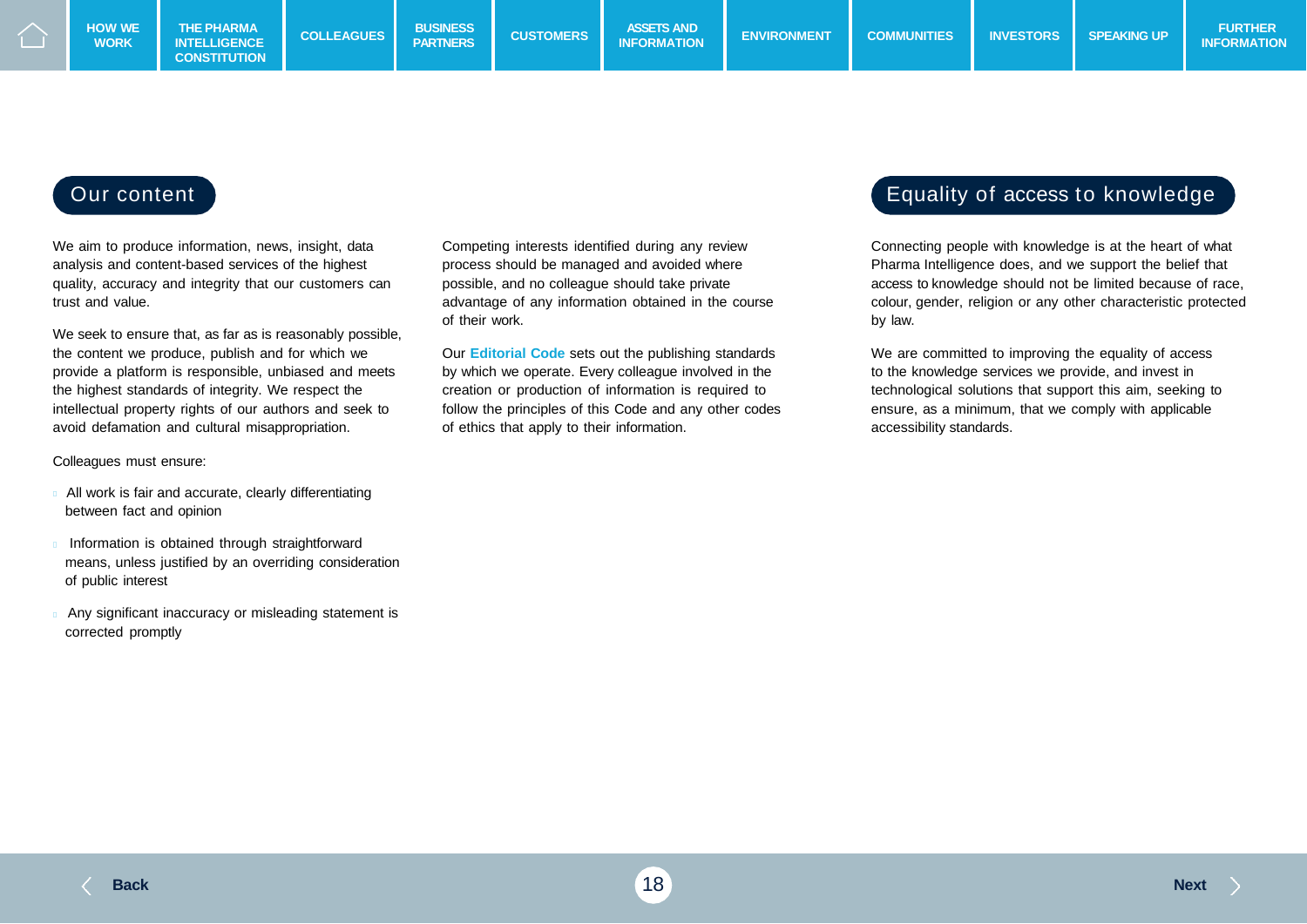

## **Our connections with… Pharma Intelligence's assets &information**

It is important that we recognise our shared responsibility to keep Pharma Intelligence operating effectively and respect the connection between the choices we make at work, and Pharma Intelligence's long-term and sustainable success.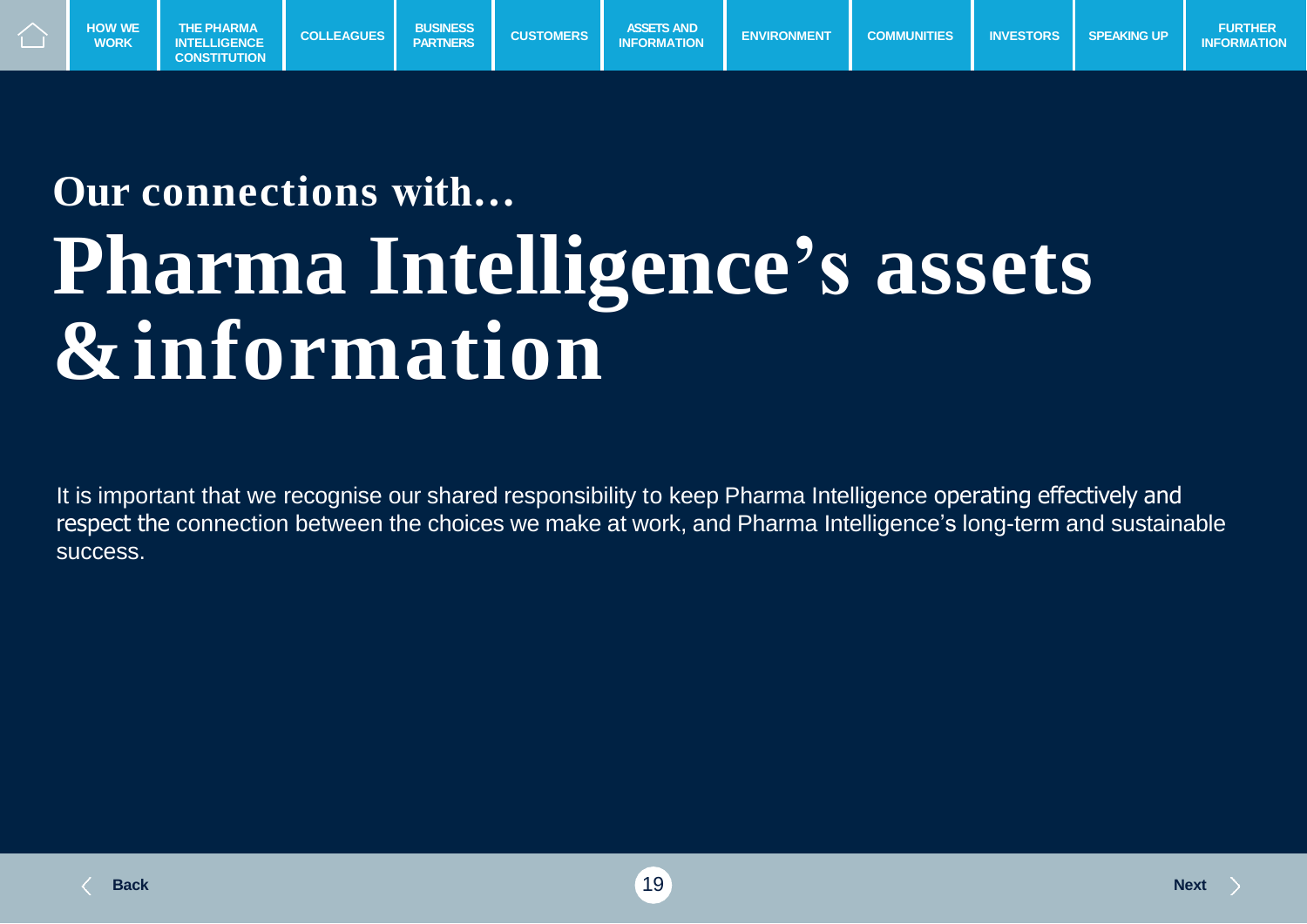#### Protecting PI's assets **Decision making**

**WORK**

Our business assets include our intellectual property, customer data, proprietary information, employee time, brands, funds, our facilities and offices, and other physical assets, such as laptops and equipment.

Colleagues should use company assets according to all applicable laws and regulations and ensure they are safeguarded against loss, theft, misuse or damage, which could affect the company's value, stability or ability to operate. Any funds, information, equipment, systems or other assets should be used for their proper business purpose and never for personal benefit, or for an illegal or improper use that could affect Pharma Intelligence's reputation or bring any of our brands into disrepute.

We should show a similar level of care for assets belonging to third parties, such as intellectual property, that we may encounter or make use of in the course of our work at Pharma Intelligence.

We set a framework around the authorisation of financial expenditure, contracts and other commitments to safeguard our assets and protect against unauthorised transactions.

#### The **Delegated Authority Framework**

describes the decision-making limits that are in place to ensure that the right people and teams are involved in these decisions and that the appropriate level of risk analysis has been completed before we

enter into legal and financial commitments. Colleagues should make themselves aware of how these limits apply to them, and which decisions are within their authority or require additional approval.

> *For further information, please talk to your manager or finance team*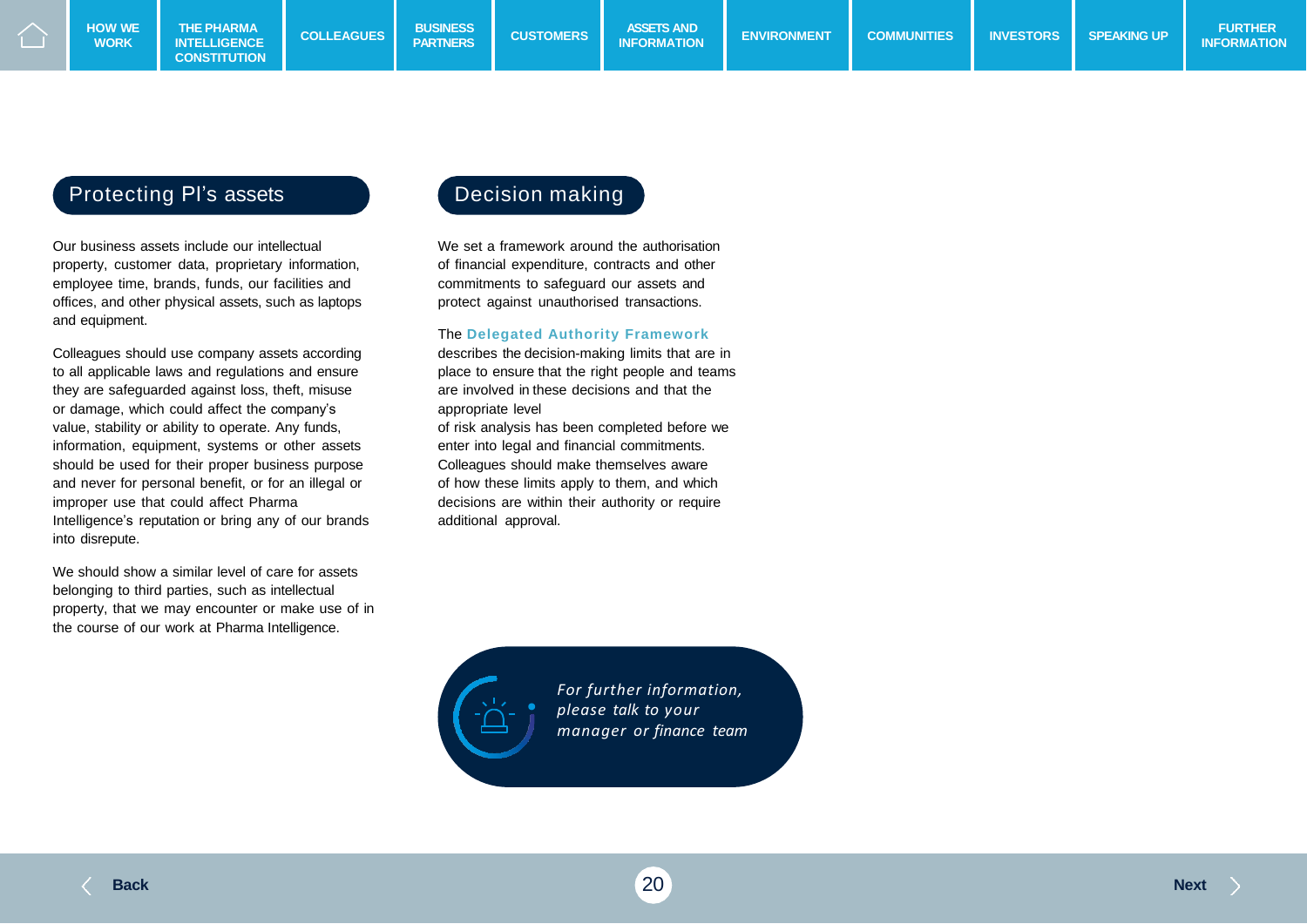#### Managing our information

#### and information systems

Our information is one of our most valuable assets, and we have both legal and commercial reasons to manage and protect it, and to ensure we can meet our customers' needs and maintain their trust. Each of us has a role to play in safeguarding Pharma Intelligence's data and systems and complying with applicable laws and industry regulations.

#### Acceptable use

**WORK**

Our information systems are primarily intended for Pharma Intelligence business. Limited personal use is permitted as long as it does not compromise colleagues' ability to complete their work or affect the security or performance of the systems.

All communications made using our systems should be professional in manner and must never contain anything offensive, harassing, discriminatory or abusive, or that could otherwise affect Pharma Intelligence's reputation.

If you use social media and can be identified as an Pharma Intelligence colleague, you should also be aware of the potential impact on the organisation of your actions online, including any messages or images you post or content you link or share. Colleagues should never share confidential company information on social media.

Never communicate on Pharma Intelligence's behalf unless this is a formal part of your role.

#### Privacy and personal data

We respect the right individuals have to privacy and are committed to managing and protecting personal information and data responsibly and in accordance with all applicable data privacy laws and regulations.

We collect and use personal information for a wide range of business purposes, including colleague payroll and benefit information, recruitment, marketing and sales, author and supplier payments, and customer invoicing.

Colleagues who are responsible for collecting, managing or using any personal data, whether this is from colleagues, customers or business partners, should ensure they follow these key principles:

- Be accountable: ensure you understand the laws and regulations that apply to you and any data you manage
- Respect individuals' rights: inform them about the data that is being collected and its purpose
- Use personal information responsibly: ensure the data is accurate, relevant, not excessive and not held for longer than is necessary
- Do not collect sensitive personal information, such as data on an individual's health, unless you have consulted **Privacy**
- Consider data privacy implications when any new processing activity is being planned
- Market compliantly: collect all the appropriate permissions from the individual and act according to that consent
- Ensure confidentiality and security: keep personal data secure to protect against accidental loss, theft or transfer

If you believe there has been a potential or actual data breach, **immediately** report it to Privacy via privacy.pharmaintelligence@informa.com



*For further information, please contact Privacy*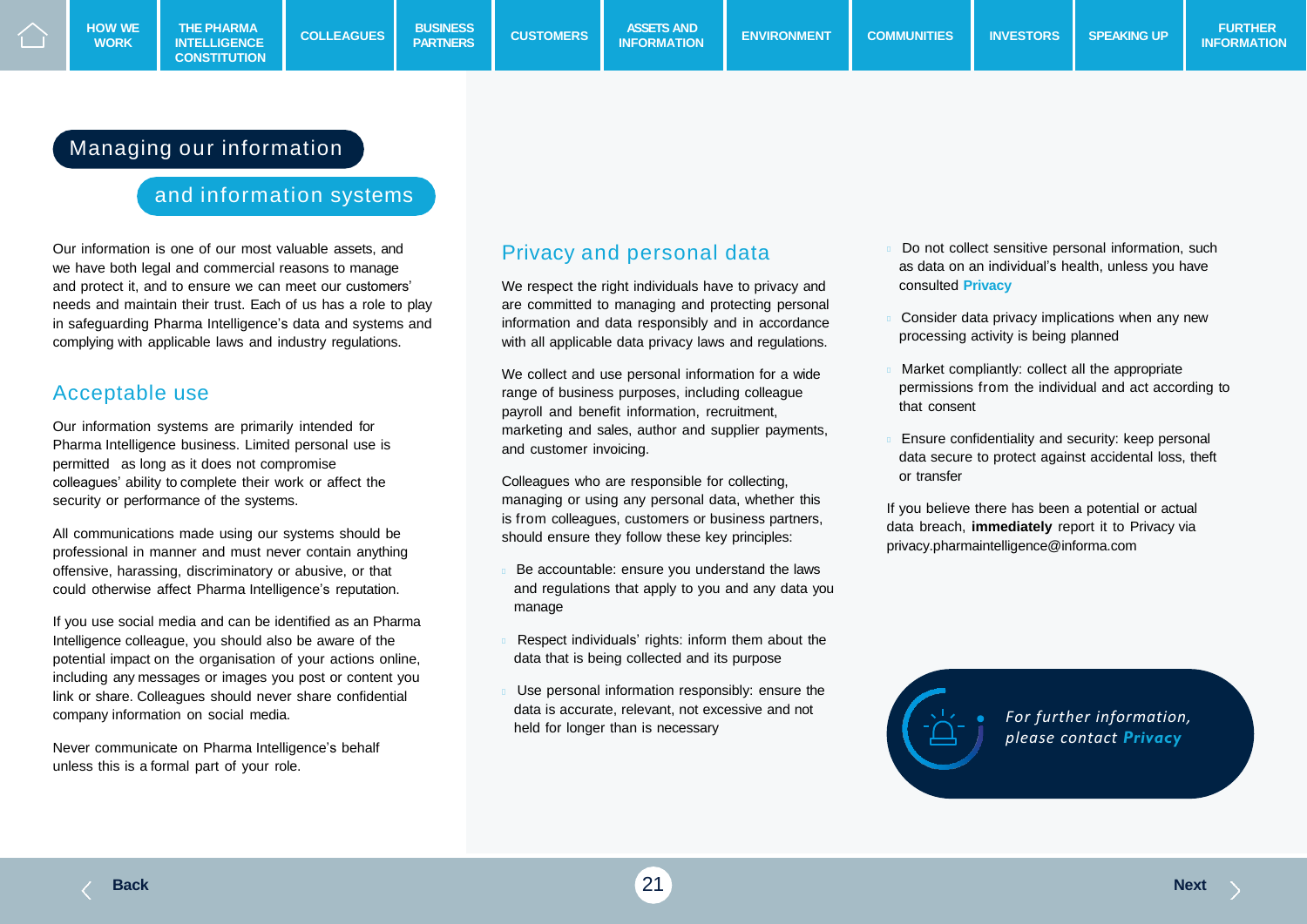**WORK**

### Securing our information

Whether it is stored on our systems or on paper, colleagues and any other parties who use or access Pharma Intelligence's information share a duty to maintain its confidentiality, integrity and availability and to follow the requirements in our **Acceptable Use policy**.

Colleagues should remain alert to the risk of information security breaches and should take all reasonable steps to safeguard access to our systems, including:

- Using strong passwords and never sharing log in details with anyone
- Ensuring that they and anyone they manage only have access to the systems they need, and that any permissions are updated or removed quickly if they leave or requirements change
- Understanding how to identify and avoid common criminal activity and scams such as phishing
- Classifying information according to the **Information Classification Standard,** and storing, sharing and disposing of it correctly
- Never sharing any information that is not in the public domain with anyone not authorised to see it, including other colleagues
- Using secure methods such as Microsoft Information Protection, if **sensitive** or **highly sensitive**  information needs to be shared

#### Physical safeguards

Information security also relies on physical protections and colleagues must:

- Follow any security measures in Pharma Intelligence's offices or other work locations
- Guard against the loss or theft of any printed information or portable electronic devices, such as laptops or phones
- Ensure that any portable electronic devices are password protected and avoid storing company information on such devices for longer than is strictly necessary
- Avoid working on anything confidential in a public space or via a public network, or where it might be overlooked by someone unauthorised

#### Security incidents

If you experience or suspect an information security incident, such as lost hardware, a suspicious email or unauthorised sharing, report this immediately on **ServiceNow**.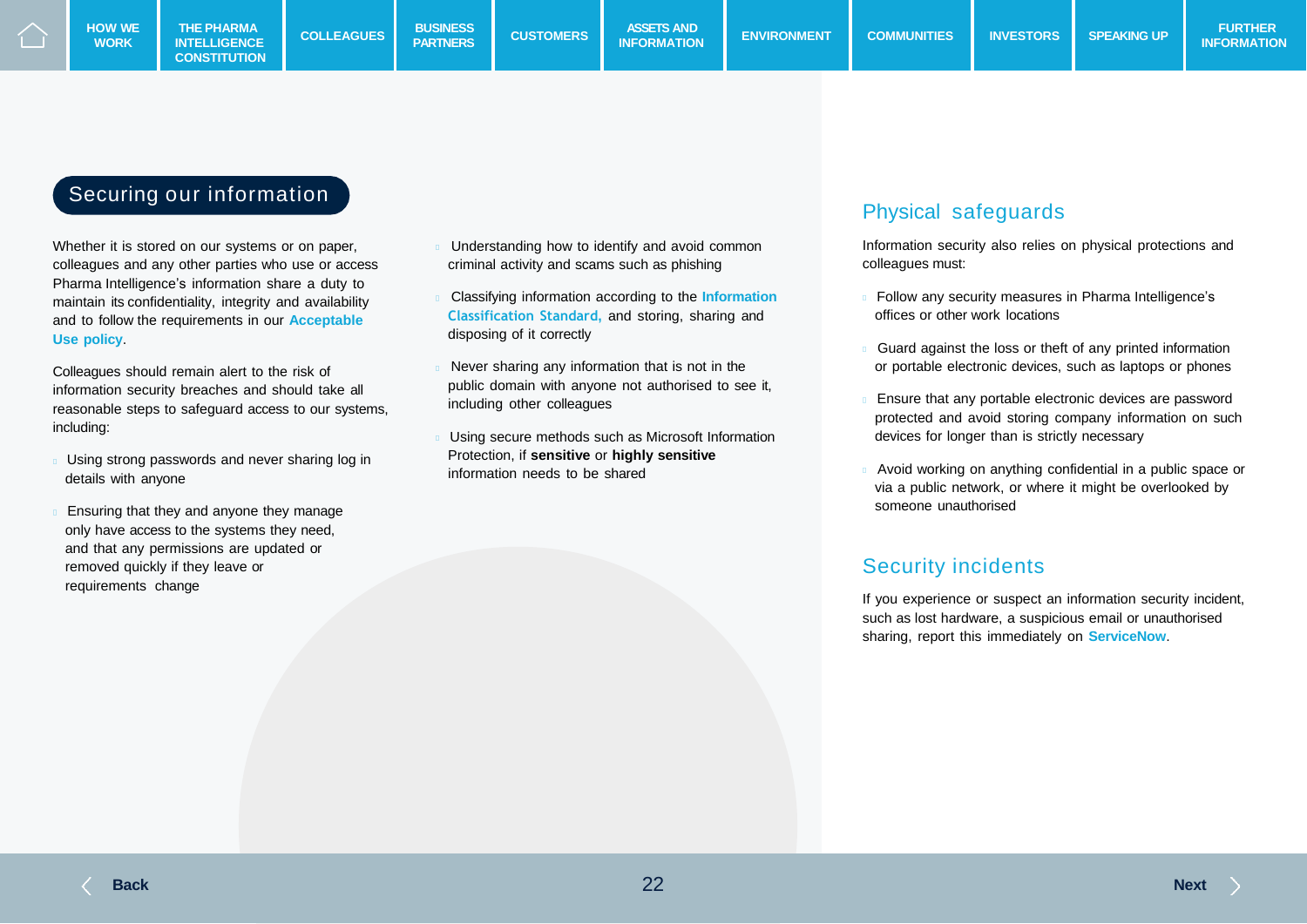

### **Our connections with… the environment**

The sustainability of the natural environment is essential to our long-term business success. We aim to manage and address our impact on the environment and to encourage all colleagues to play a role, to help reduce risk and as part of doing what is best and most sustainable for us, our customers and our communities.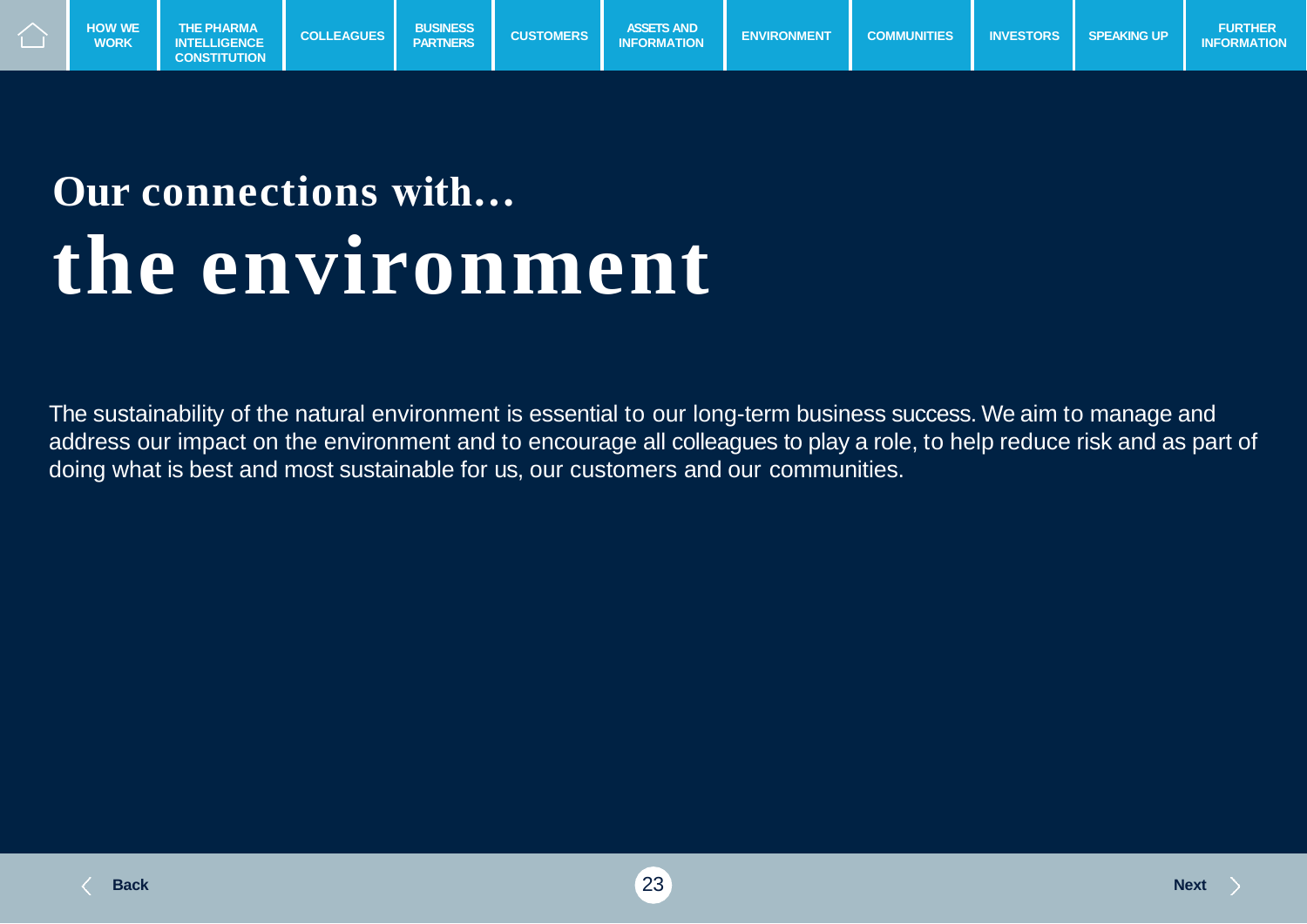

### The environment

From the forests that supply our paper to the energy that powers offices and data centres, Pharma Intelligence businesses rely on natural resources to operate.

We also recognise that resource scarcity and climate change present opportunities and challenges for the markets in which we operate.

#### Resource use

Different Pharma Intelligence products use different types of resources, and colleagues should always seek to make the most responsible choice when specifying, selecting and consuming goods and materials.

#### This includes:

- Making conscious choices to use energy efficiently, such as using video conferencing
- Selecting products and suppliers with enhanced sustainability or responsible sourcing credentials
- Seeking ways to reduce waste and recycle or donate products wherever possible
- Engaging in efforts to reduce energy consumption in our offices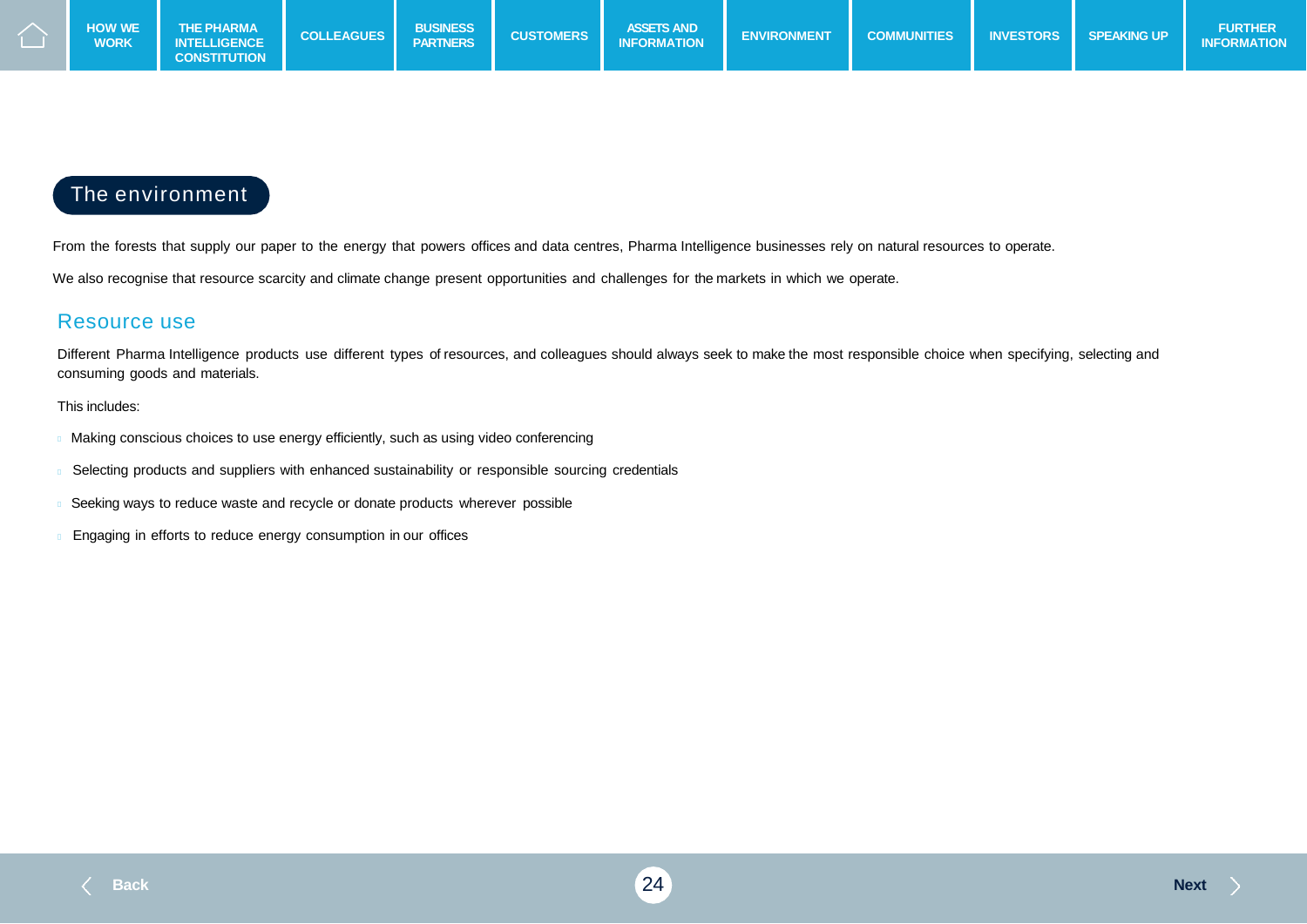

## **Our connections with… communities**

The strength of the connections we form with local and customer communities is an integral part of Pharma Intelligence's approach to business, as well as an important contributor to our growth and success. We aim to support and participate in these communities in a way that is responsible and creates a positive effect.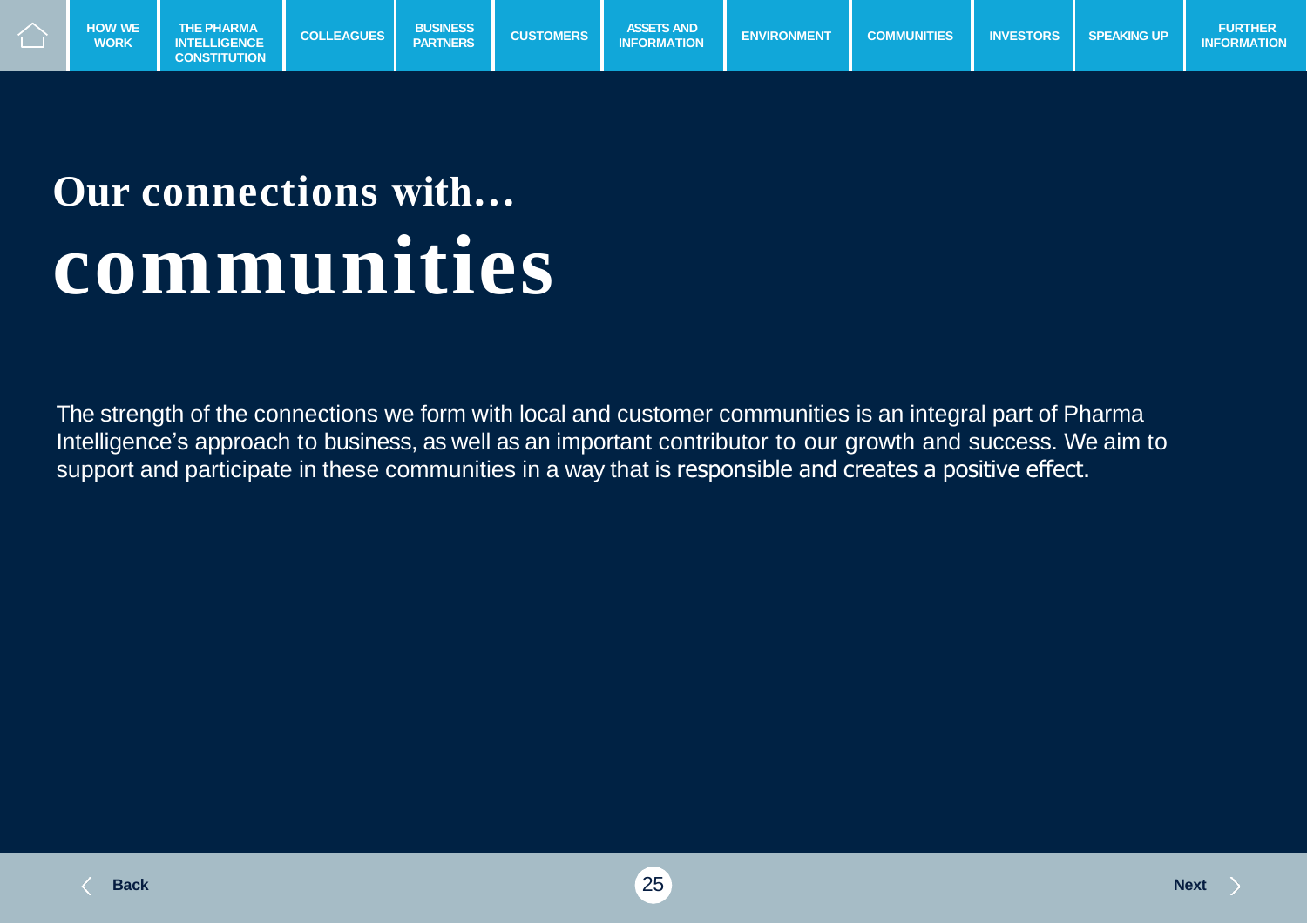

#### Charitable contributions

and volunteering

All our businesses, offices, brands and colleagues are encouraged to form long term partnerships with charities that are relevant to and support the communities or industries in which they operate. We actively look for creative and effective ways to use our business resources to benefit charitable partners, including in-kind giving, fundraising and volunteering.

Every Pharma Intelligence colleague can spend up to four days per year volunteering, subject to local management approval, with a particular encouragement for volunteering professional skills. Colleague fundraising and volunteering activities are also supported through grants.

While we respect the rights of colleagues to support their preferred causes outside of work, we only assist registered charities and non-profit organisations that align with the company's values and meet certain criteria. We are unable to provide support for organisations that discriminate against others and any political or religious organisation that seeks to convert or persuade people to a particular religion or party.

Any donations or partnerships must also comply with our **Anti Bribery & Corruption Policy;** charitable giving or volunteering should never be used to create a business advantage for Pharma Intelligence.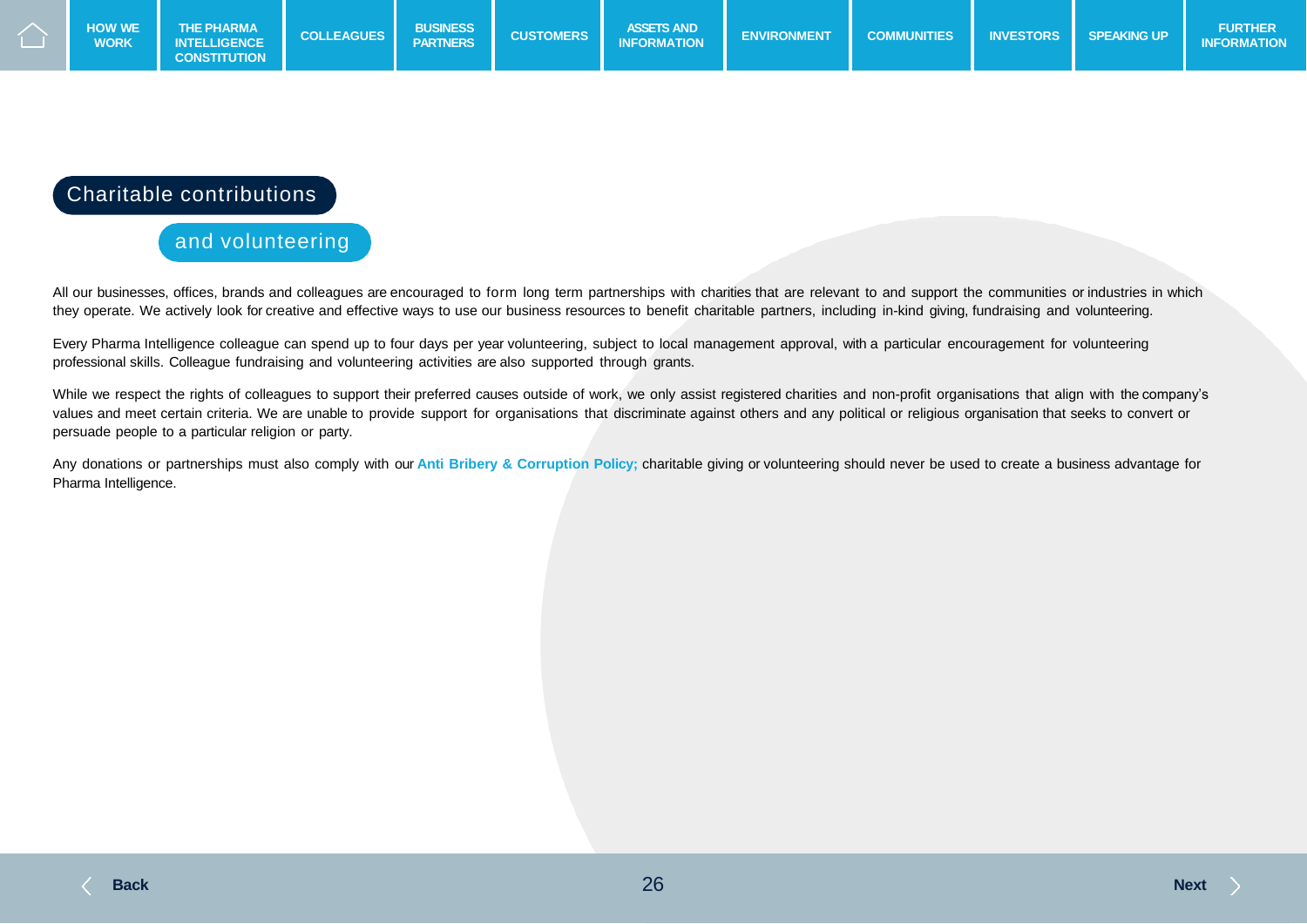#### Political contributions and the paying tax responsibly

Pharma Intelligence does not make donations to political parties, candidates or campaigns in any of the countries in which we operate. We do not engage in lobbying on our own behalf. Where we are members of any broader industry associations, these will engage with governments as representatives of industry views, and not for a single issue.

We respect the rights of colleagues to participate in political activities and contribute to the political parties of their choice in their own time. Colleagues should never suffer discrimination because of their personal political affiliations or lack of them. Any personal political activity must take place outside work and not use our resources or make any claim of support on Pharma Intelligence's behalf.

**Colleagues should not attempt to influence decision making in our favour by making or using a personal political contribution or connection. If you believe that your engagement in politics might create a conflict of interest, speak to your Legal or Compliance team.**

We recognise that the taxes paid by companies like Pharma Intelligence help governments provide the vital services and infrastructure from which we all benefit, and that a fair and effective tax system is in the interests of tax-payers and the community as a whole.

Pharma Intelligence takes a principled approach to taxes, managing costs in accordance with our responsibilities to shareholders, and ensuring that we pay our taxes in full and on time, in compliance with both the letter and intent of the laws of the countries in which we operate.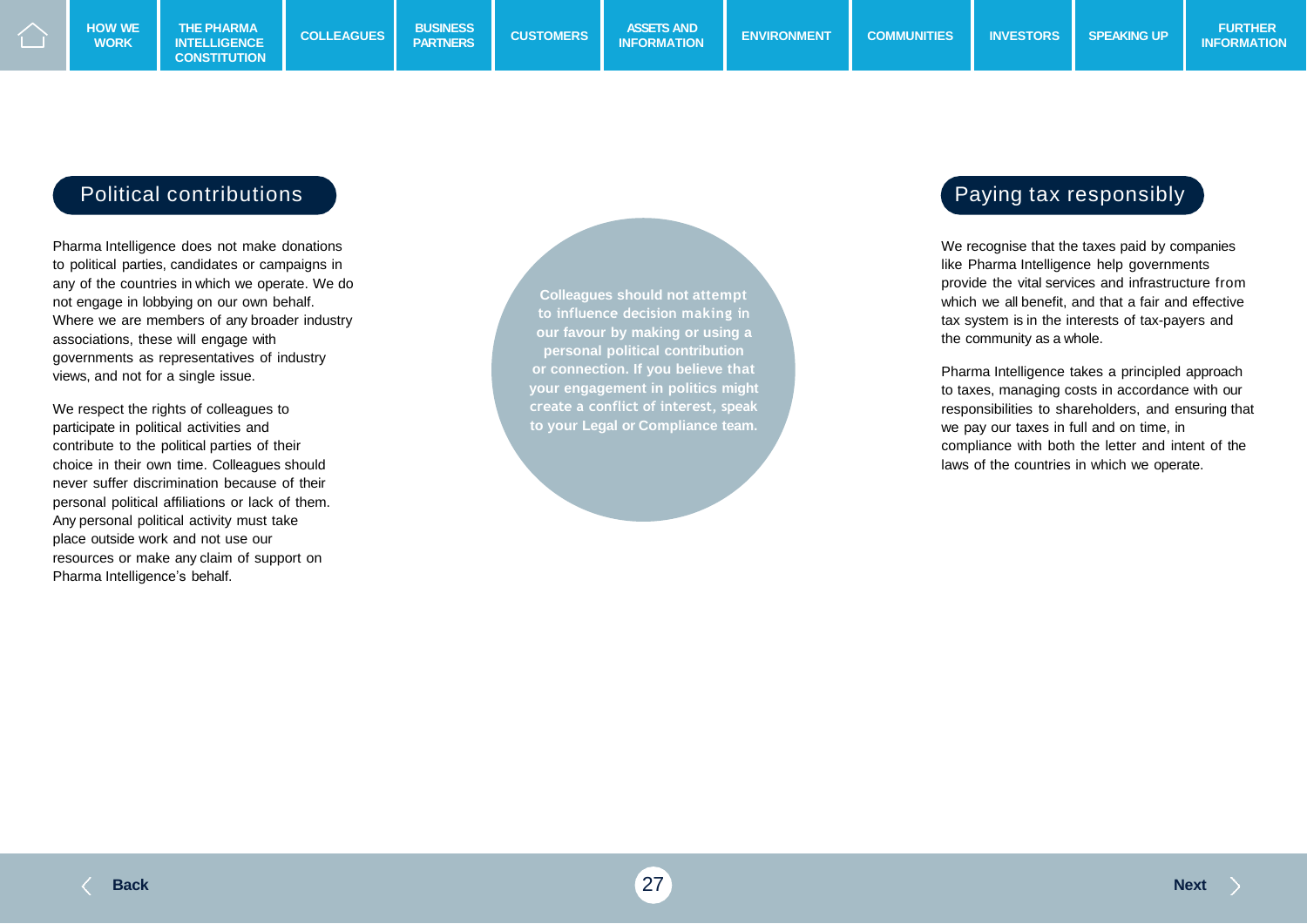

### **Our connections with… investors**

The institutions who invest in Pharma Intelligence are the ultimate owners of the company. In all our connections with investors, we aim to build trust and confidence through the integrity of our information and engagement.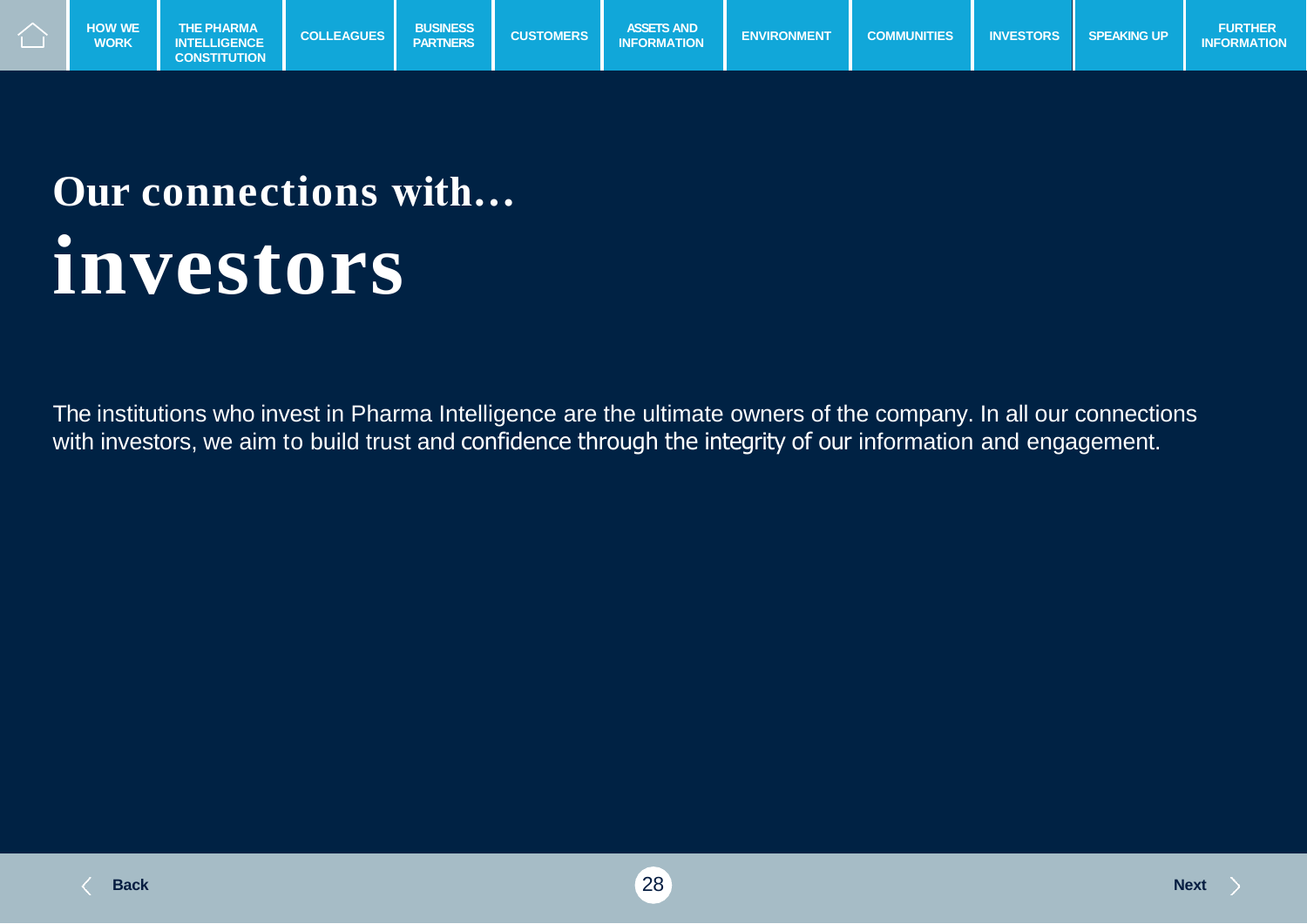#### Insider dealing

A fair stock market depends on ensuring that noone misuses inside information to gain an unfair advantage when trading shares or securities. Inside information is non-public information that could have an impact on a company's share price, such as news about financial results, acquisitions or important management changes. Market abuse of this type can seriously affect public confidence in a stock market and is illegal in most countries.

Anyone with access to non-public inside information about a company is not allowed to buy or sell shares in that company on the basis of the information they hold. If you have access to such confidential information, it should be handled carefully and never disclosed to anyone who is not authorised to have access, including family members, nor used as a basis to make recommendations to anyone about share trading.

**Fraud of any kind is forbidden, including falsifying expense claims, misappropriating assets, falsifying sales information or dishonestly altering or leaving company records incomplete. In addition, colleagues should never facilitate others to evade paying tax or commit tax fraud, including other colleagues, contractors, customers and business partners.**

#### Accurate records

#### and financial integrity

The accuracy and integrity of our information, including any data relating to business operations, is essential to maintaining the trust and confidence of all our business partners, including investors. We create and maintain full and accurate records in relation to all aspects of our business and in compliance with all applicable local laws and regulations.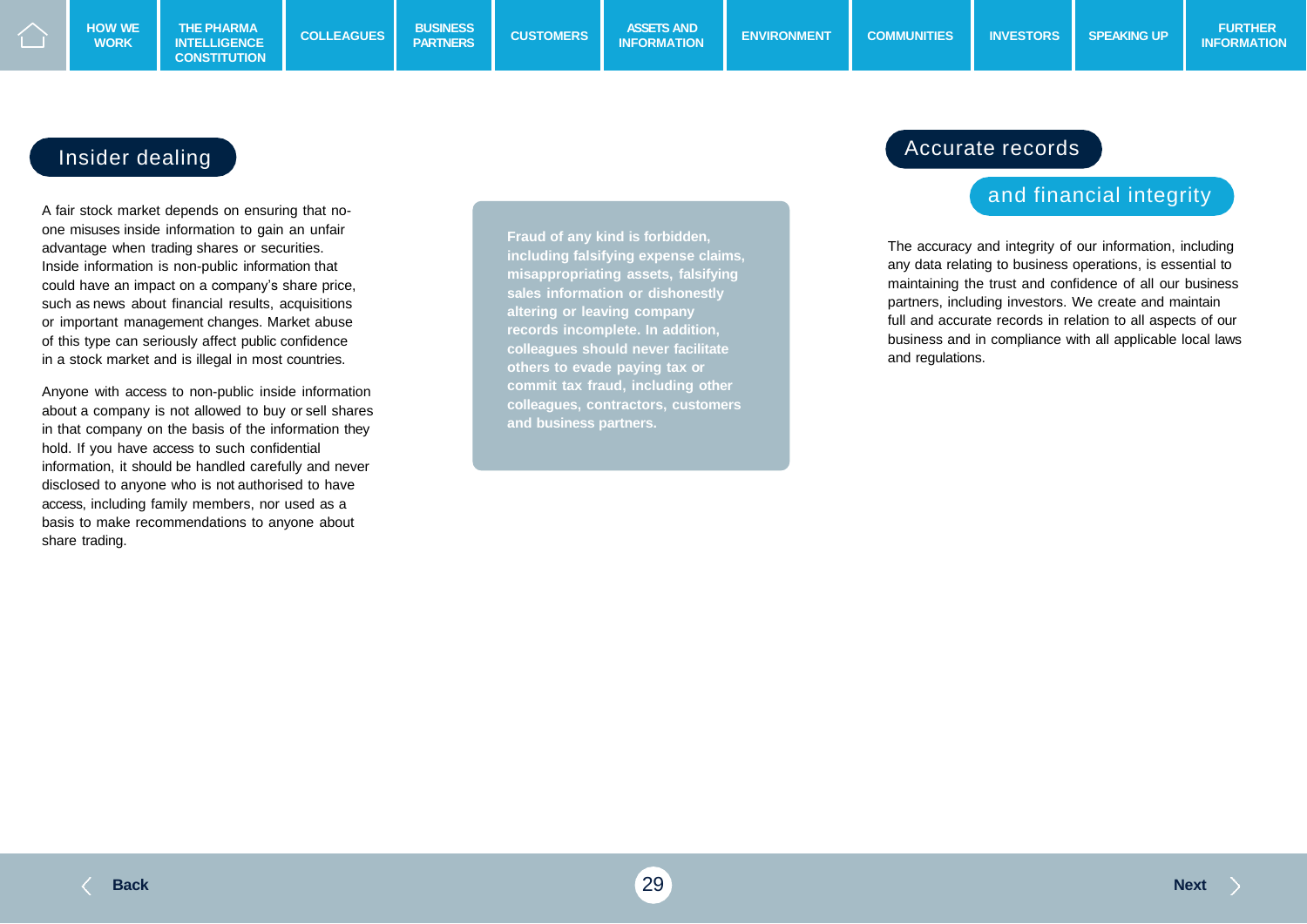**WORK**

We all share a responsibility to challenge and report any behaviour that is unsafe, inappropriate or that contravenes any of this Code, Global Policies or Guiding Principles.

It can sometimes be difficult to do this. It is possible to be unsure whether what you have observed, heard or suspected really is inappropriate, and feel that by speaking up, a colleague may be put in the spotlight. Ignoring an issue won't make it go away however, and if it carries on happening, this can result in more serious consequences for Pharma Intelligence and colleagues.

It is always better to ask a question or talk about a concern.

If you see or hear something that doesn't feel right, you can talk to:



If you would prefer to talk to someone in confidence or anonymously, contact Speak Up, our whistleblowing line.

Speak Up is run by an external third-party provider, Navex, and allows you to ask a question or report a concern in confidence and in your own language. Reports can be made via the web or by phone. For up to date website and phone details, please visit the Pharma Intelligence intranet site.

#### Speaking up 2.1 and 2.1 and 2.1 and 2.1 and 2.1 and 2.1 and 2.1 and 2.1 and 2.1 and 2.1 and 2.1 and 2.1 and 2.1 and 2.1 and 2.1 and 2.1 and 2.1 and 2.1 and 2.1 and 2.1 and 2.1 and 2.1 and 2.1 and 2.1 and 2.1 and 2.1 and 2.

We have zero tolerance for any form of retaliation against anyone for raising concerns or reporting what they genuinely believe to be improper, unethical or unsafe behaviour, or for participating in an investigation of a possible breach of our Code.

If you believe that you are being retaliated against or you have observed retaliation, please contact Compliance.